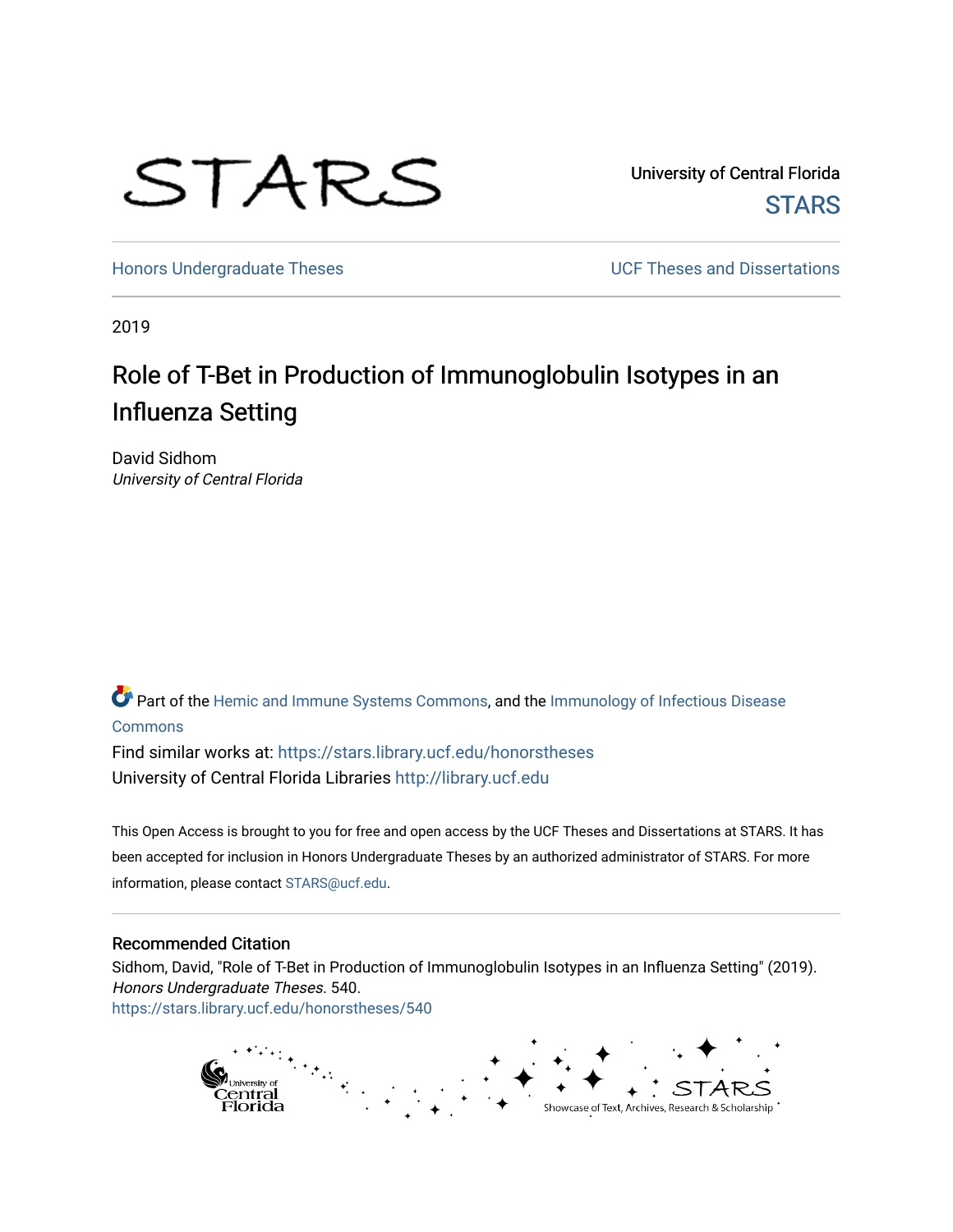# ROLE OF T-BET IN PRODUCTION OF IMMUNOGLOBULIN ISOTYPES IN AN INFLUENZA SETTING

by DAVID SIDHOM

A thesis submitted in partial fulfillment of the requirements for the Honors in the Major program in Biomedical Sciences in the College of Medicine and in the Burnett Honors College at the University of Central Florida. Orlando, FL

Spring Term 2019

Thesis Chair: Dr. Kai McKinstry, Ph.D.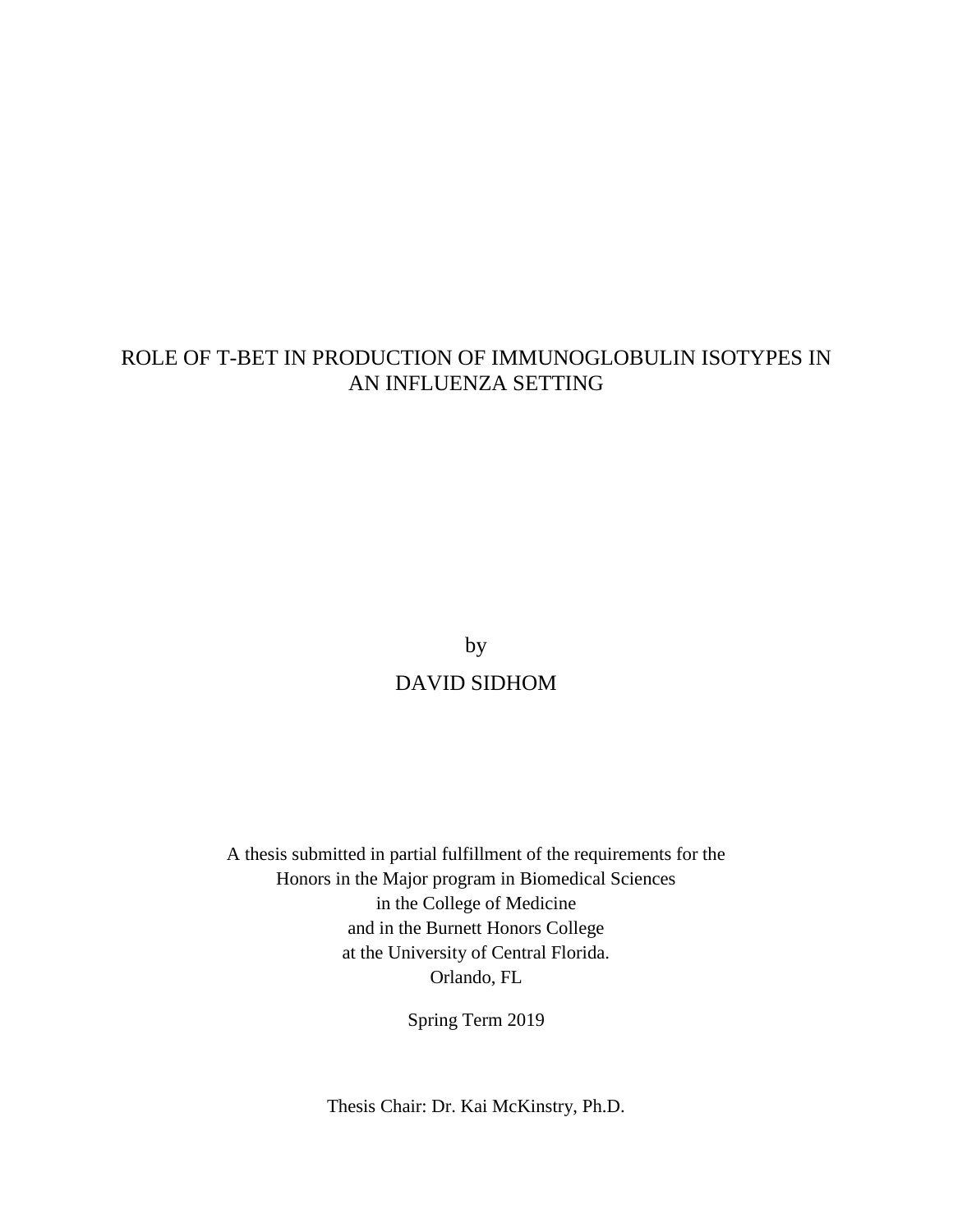# **Abstract**

Influenza is one of the most common diseases worldwide, yet the vaccines against influenza are only 35% effective at protecting against infection. Creating a more effective vaccine requires an understanding of the foundation and the factors that contribute to a strong and protective adaptive immune response. T-bet [*TBX21*] is a transcription factor that plays an instrumental role in the orchestration of the type 1 immune response, which is the specialized response used by the immune system for a cell-mediated response against intracellular pathogens, such as influenza. It has yet to be explored in an influenza setting on the role T-bet in the production of antibodies. The aim of this study is to understand T-bet's role in production of antibody isotypes and identify whether expression of T-bet is more important for antibody production in T cells or B cells. We expected T-bet knockout (KO) mice to have  $\text{IgG}_{2a}$  and that T-bet expression would be more important in T cells for antibody production. An enzyme-linked immunosorbent assay (ELISA) was used to measure the amount of virus-specific antibody in Tbet KO versus wild type (WT) mice infected with influenza. The results show that the T-bet KO and WT mice have relatively the same amount of  $I_gG$  and  $I_gG_1$ , but the T-bet KO have a significantly lower level of  $IgG_{2a}$ , confirming T-bet's importance for its production. To distinguish the importance of T-bet expression while T-bet expression in T cells was constant, a model was developed to allow us to control expression of T-bet in B cells. The results however were inconclusive, and the experiment will have to be repeated to make a firm conclusion on the roles of lymphocytes in the control of IgG isotypes. Overall, these results indicate that the manipulation of T-bet expression can be used as a vector to control IgG antibody levels, which holds potential for the improvement of vaccines.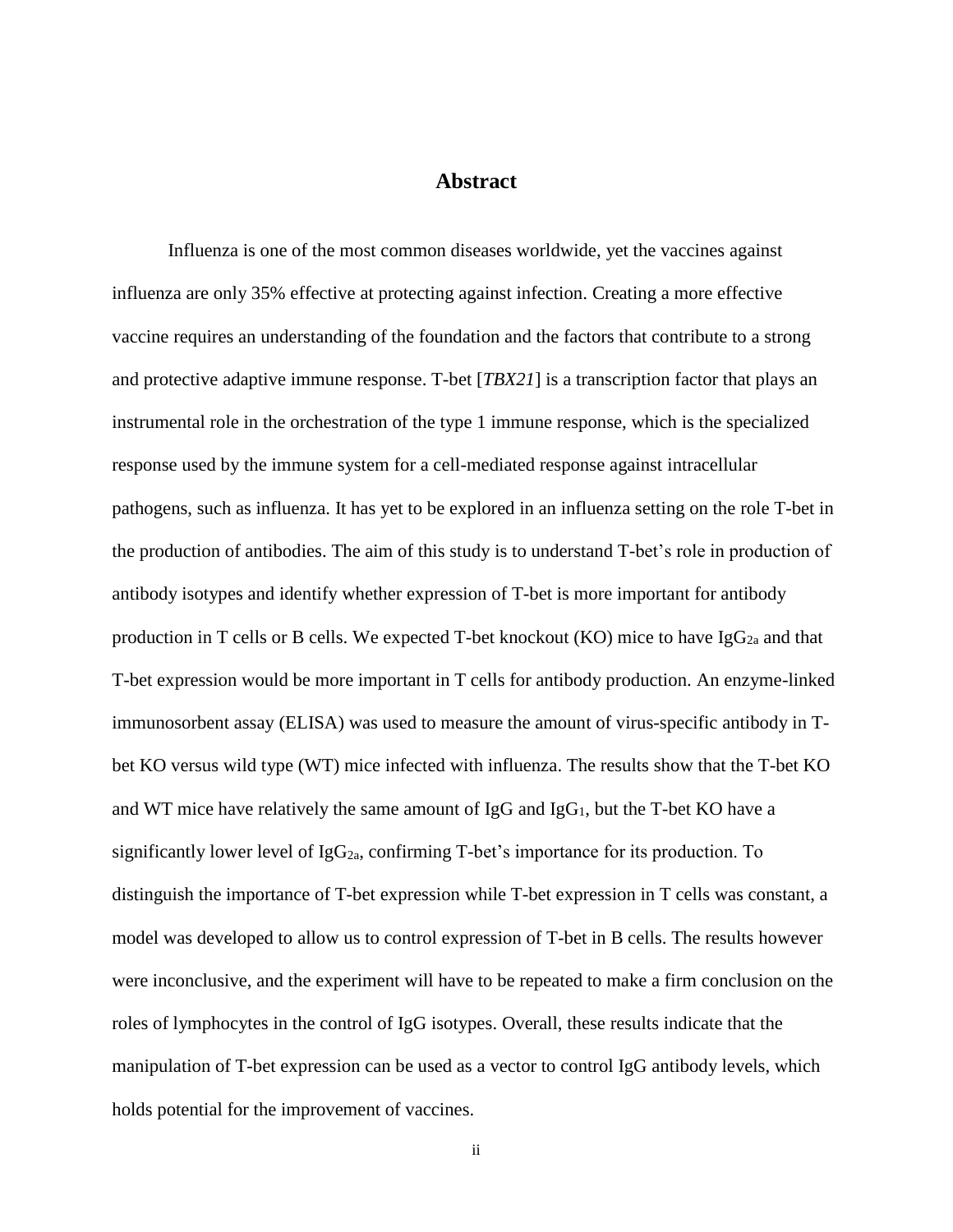# **Acknowledgements**

The candidate thanks Dr. Kai McKinstry for his patience, support and for the opportunity to conduct research. The candidate would also thank Kunal Dhume for his assistance with data analysis and procedures. The candidate also thanks Dr. Mollie Jewett and Dr. Deborah Altomare for their support and advice as members of the Committee.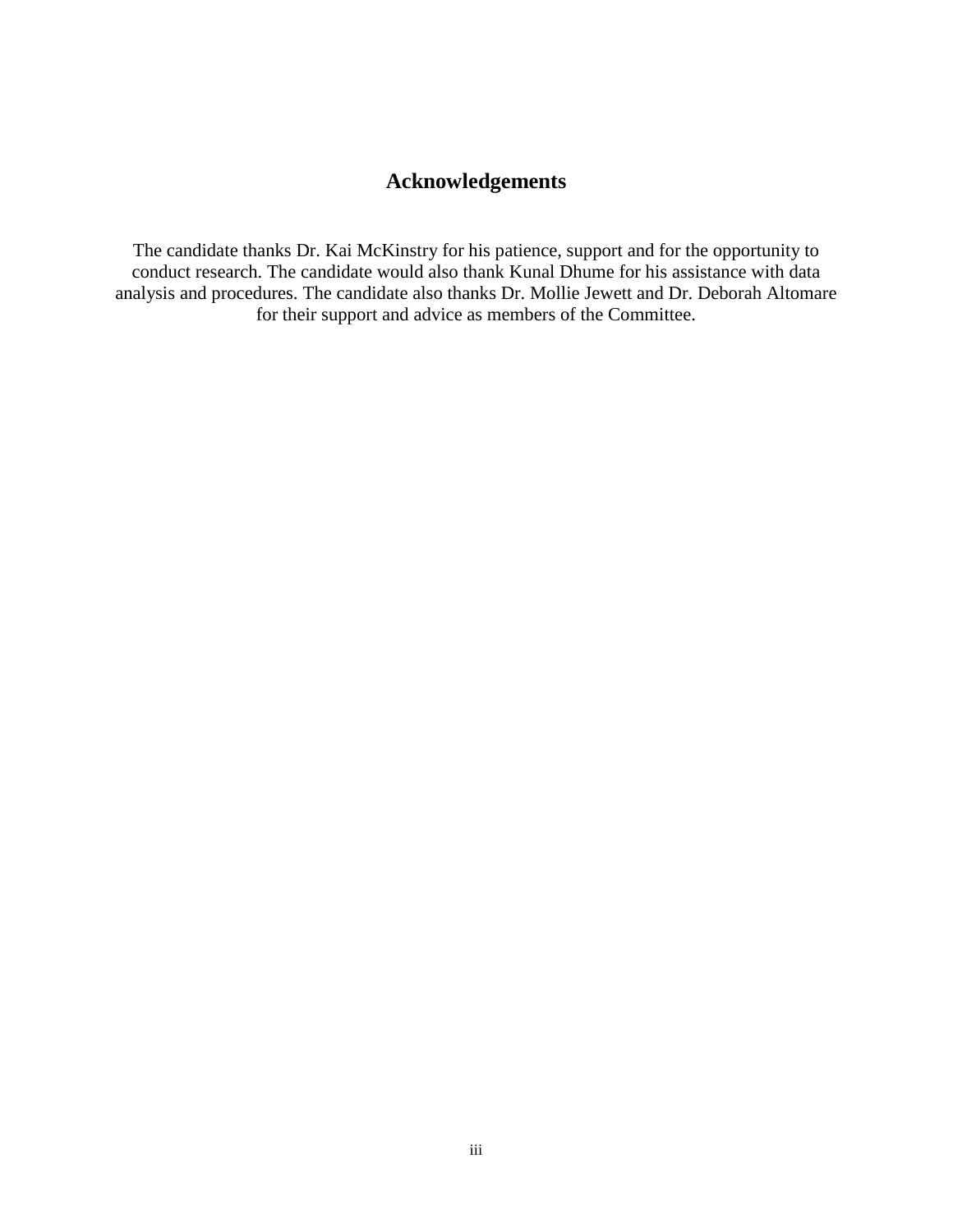# **Table of Contents**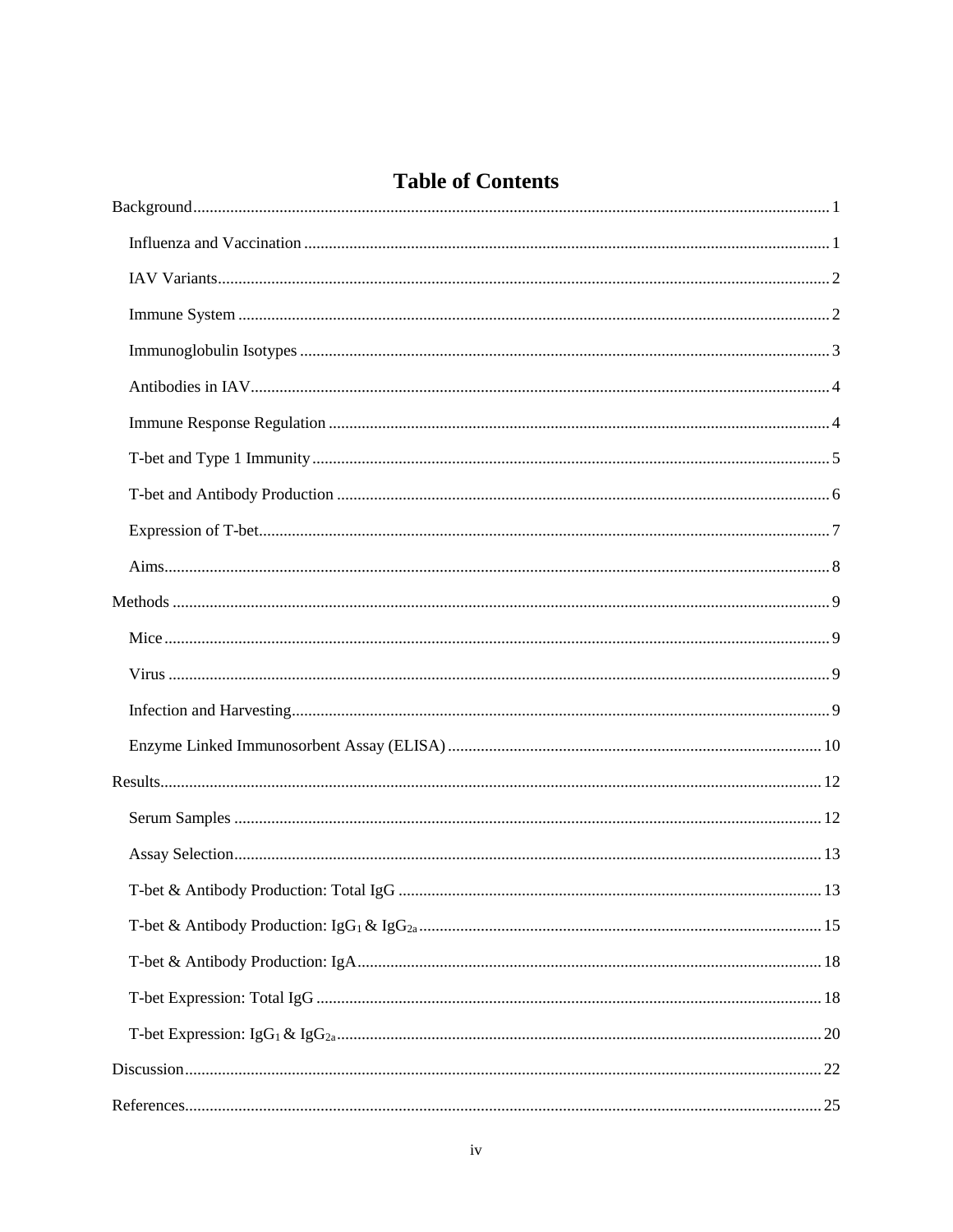# **List of Figures**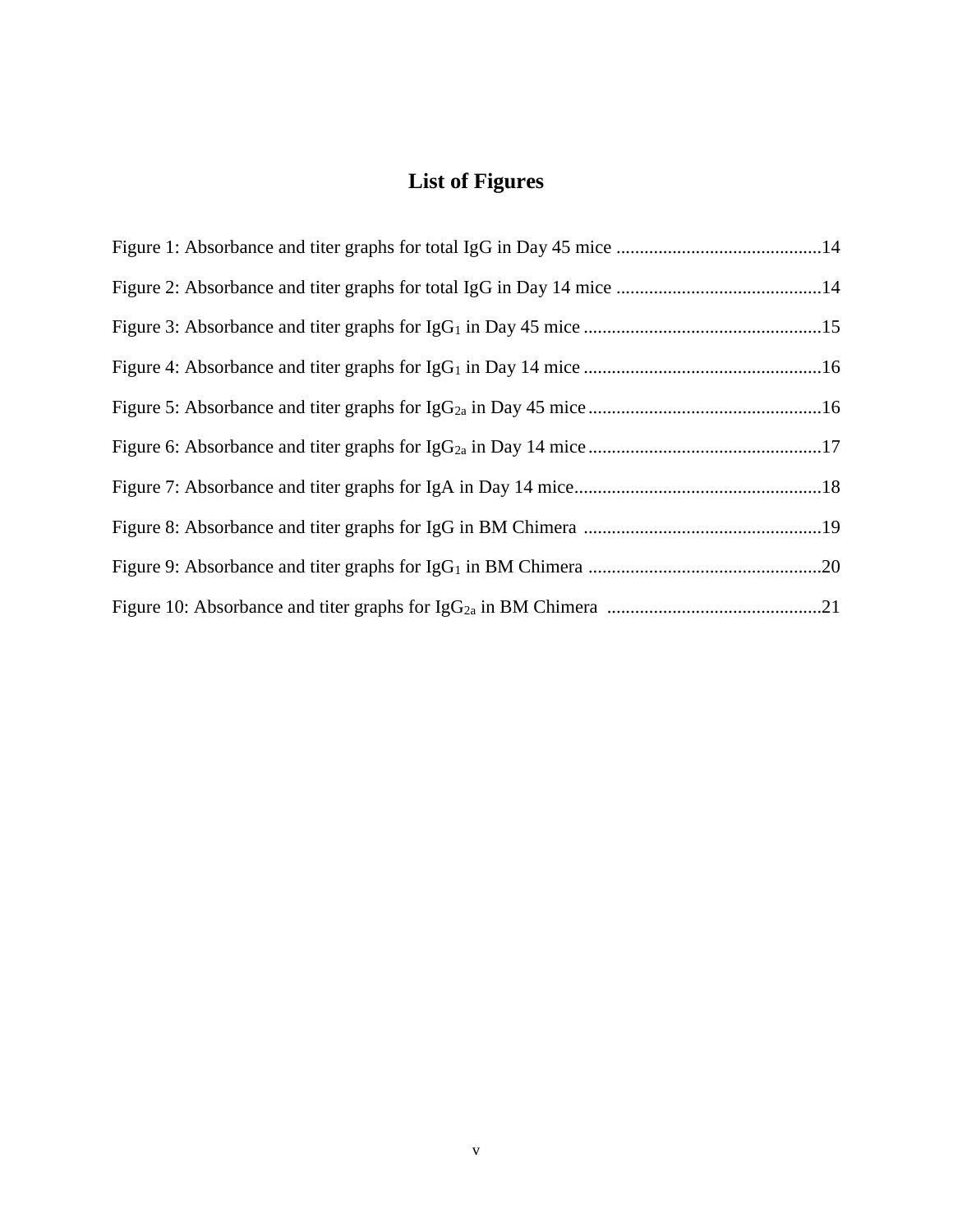# **BACKGROUND**

#### **Influenza and Vaccination**

Influenza A virus (IAV), commonly called the flu, is one of the most common diseases globally, with nearly 5 million severe cases and 500,000 deaths per year [1]. With the virus constantly mutating, vaccines must be administered during each flu season. The vaccines are also inefficient: aside from the constant mutations, scientists must determine the strain that is causing the epidemic. Vaccine effectiveness for the past three years averages only 35% [2-5]. Understanding the immune response against IAV, specifically the isotypes of antibody being produced and the effectiveness of each, can help produce a more protective vaccine. Not only would this prevent millions of flu cases and deaths every year, in both developed and developing nations, but the money this would save in both healthcare and the business industries is significant. On an even larger scale, understanding the factors that result in and effect the production and efficacy of adaptive immunity has greater implications in the treatment of other diseases and autoimmune disorders.

Vaccination is based on the understanding that upon being infected by, and clearing a pathogen, the body will be less susceptible to reinfection by that same pathogen. The immunology behind this is the creation of memory cells by the adaptive immune system that are specific for the infecting pathogen, and upon reinfection, allow for an immune response that is faster and stronger than before, thereby offering protection against it [4]. Therefore, it is not surprising that creating a safe and effective vaccine is one of the best ways to mitigate infection by even the deadliest and virulent of pathogens.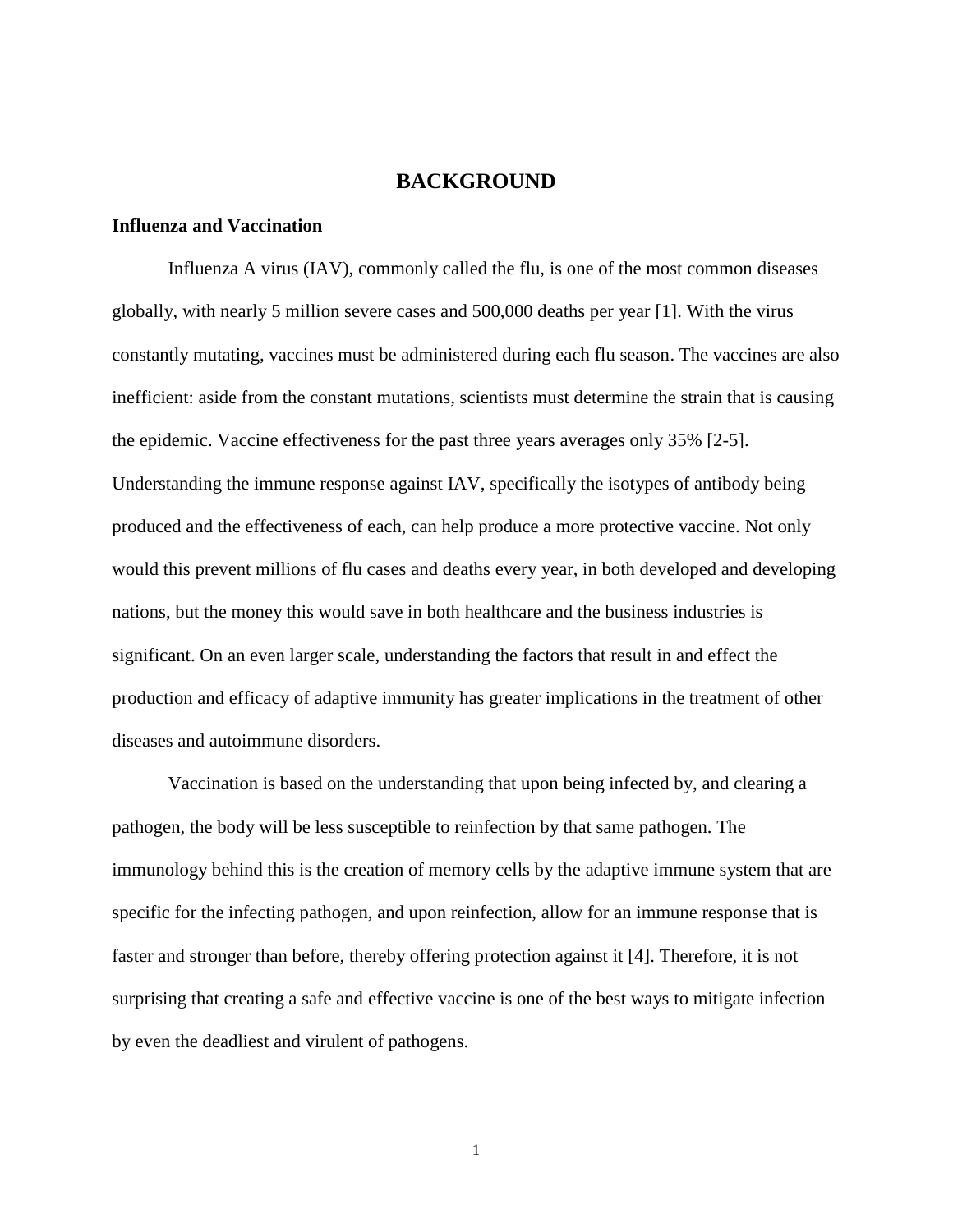# **IAV Variants**

The variants of IAV are based on the different subtypes of hemagglutinin (HA) and neuraminidase (NA) that the virus displays. These glycoproteins have different functions: hemagglutinin allows the IAV to bind to the target cell and neuraminidase helps the virus spread [5]. The differences in these proteins is what allows for a heterosubtypic challenge, as the antibodies produced against one strain are not protective against another strain. The variants used in this experiment include PR8 (H1N1), A/Phil (H3N2), and A/Alaska (H3N2). Both PR8 and A/Phil are virulent strains of IAV whereas A/Alaska is a vaccination strain, which is important to note as this may lend translation of the results to humans, in terms of assessing how T-bet expression may impact vaccine efficacy.

#### **Immune System**

There are two types of defense systems used by the body for protection, innate and adaptive. In the case of a pathogen bypassing the innate immune system, the adaptive immune system, comprised of T cells, B cells, and antibodies, is activated to generate a more sustained and specific immune response. It is also important to note that the innate immune response is required for an adaptive response, as the innate response sets the stage for the adaptive immune system. T cells are lymphocytes that develop in the thymus, where they produce an antigenspecific T cell receptor (TCR) through gene rearrangement. They then travel through the blood and lymphatics in search of their specific antigen, which, upon binding, will allow them to mature and begin their various effector functions. There are two main types of T cells consisting of CD8+ cytotoxic T cells, which target and kill infected cells, and CD4+ T helper (Th) cells,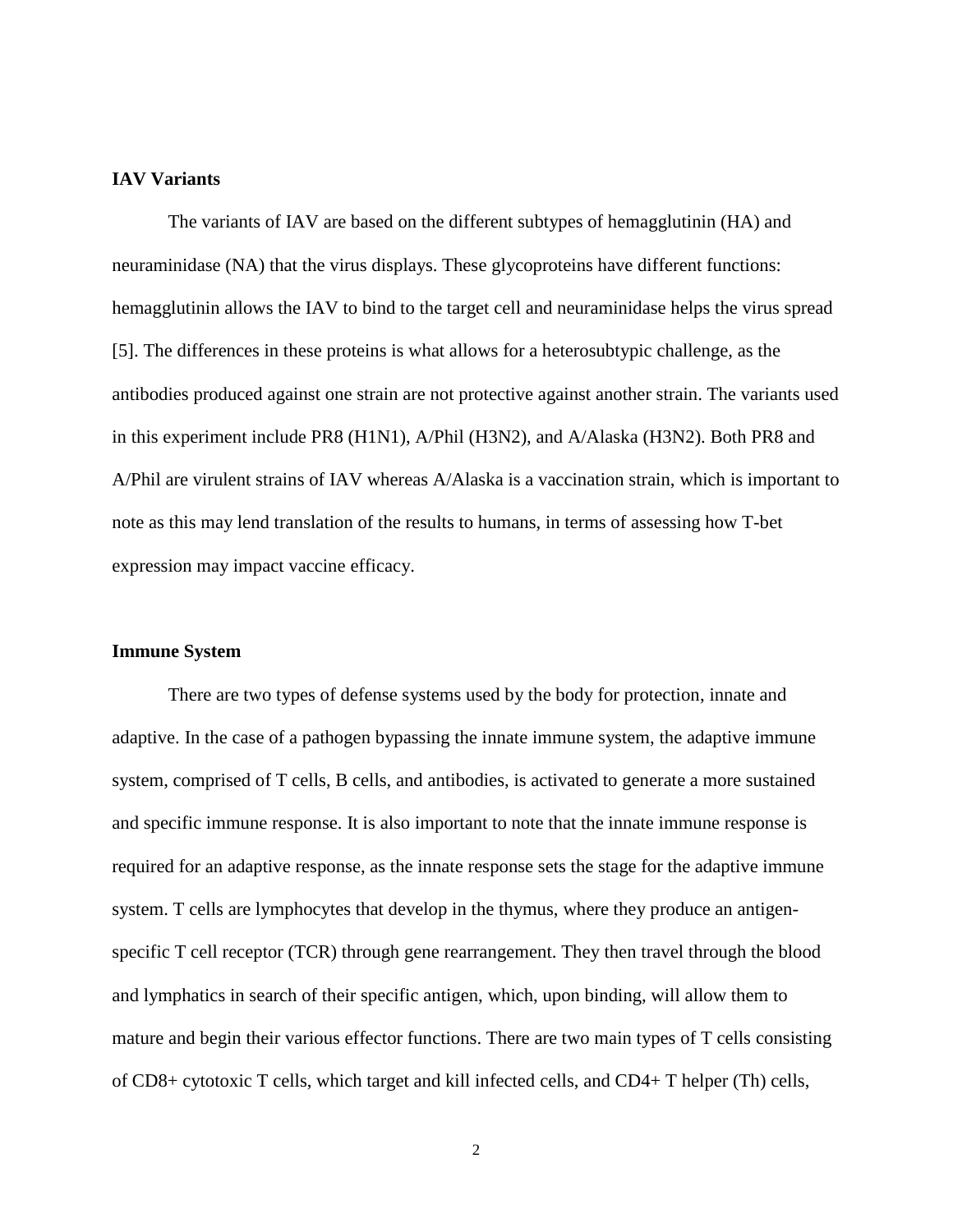which facilitate and optimize the immune response by stimulating other immune cells [6]. Naïve CD4+ T cells differentiate into different subtypes, as a result of specific cytokines, each with a specialized role, generally: Th1 protects against intracellular pathogens, Th2 and Th17 defend against extracellular pathogens, T-follicular helper (Tfh) provides help to B cells, and periphery T regulatory (pTreg) prevents inflammation-mediated injury to tissue [7-11].

B cells are lymphocytes that develop in the bone marrow, and also have a specific B cell receptor (BCR) produced by gene rearrangement. Upon finding their specific antigen, B cells will differentiate into plasma cells and produce large soluble amounts of their BCR, referred to as antibodies. These antibodies will bind to their specific antigen and allow for neutralization, opsonization for phagocytosis, or direct killing via protein complement [9].

#### **Immunoglobulin Isotypes**

Immunoglobulins, more commonly referred to as antibodies, are proteins secreted by B cells which bind to a specific antigen. An antibody consists of a variable region  $(F_v)$ , which is the antigen-binding portion, and the constant region  $(F_c)$ , which determines the class of the antibody [12]. Each antibody isotype has a specific role in the immune response: IgG is the most abundant antibody, has a high affinity for its antigen, and is characteristic of a secondary immune response, IgM is a pentamer found during the primary immune response with a low affinity but high avidity, IgA is a monomer in blood or a dimer found in mucous secretions, IgE is a monomer that protects against parasites and plays a role in allergic reactions, IgD is found on B cells, but its function has yet to be determined. As previously mentioned, the initial antibody produced is IgM, but as the infection progresses, and upon the interaction of various signaling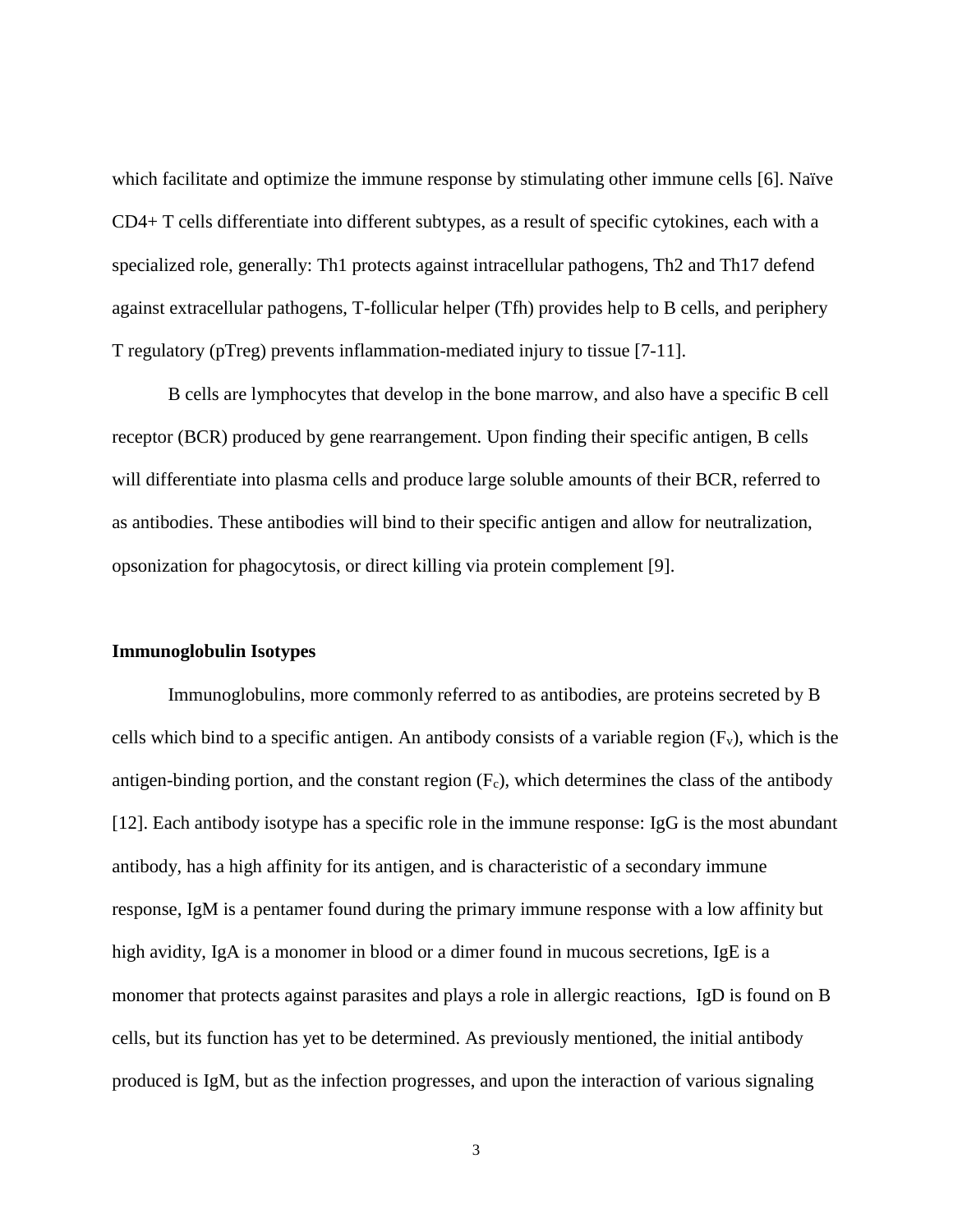molecules, the plasma cell will undergo class switching, where the  $F_c$  region in the gene will be recombined to express a different class with different effector functions [13].

IgG also has several subtypes, the most abundant of which are IgG1 and IgG<sub>2a</sub>, which generally respond to proteins and polysaccharides respectively [14]. Since they each have specific functions, the relative amounts of each have often been used as markers of what type of immune response is occurring. IgG<sub>1</sub> is associated with type 2 immunity while IgG<sub>2a</sub> is indicative of type 1 immunity. Ig $G_{2a}$  also has more  $F_c$  receptor-mediated reactions, especially with protein complement activation, while  $I gG_1$  has weaker  $F_c$  interactions.

# **Antibodies in IAV**

Since IAV is an intracellular pathogen, type 1 immunity is employed against it. The antibodies specific against IAV are primarily of the IgG isotype, but of greater interest are the subtypes in play. Being a type 1 immune response, we would expect  $IgG_{2a}$  to be more prevalent. An interesting follow-up to this assumption is that the literature has shown that higher levels of  $IgG_{2a}$  were associated with greater clearance of and protection against IAV [9]. These findings are significant in relation to T-bet because of T-bet's role in the class switching of B cells to the  $I_{\text{g}}G_{2a}$  subtype. This is even more important in the context of producing a more effective vaccination against IAV.

### **Immune Response Regulation**

Upon encountering a pathogen, the body can utilize a variety of immune responses for protection. The type of immune response triggered is largely based off how the pathogen infects: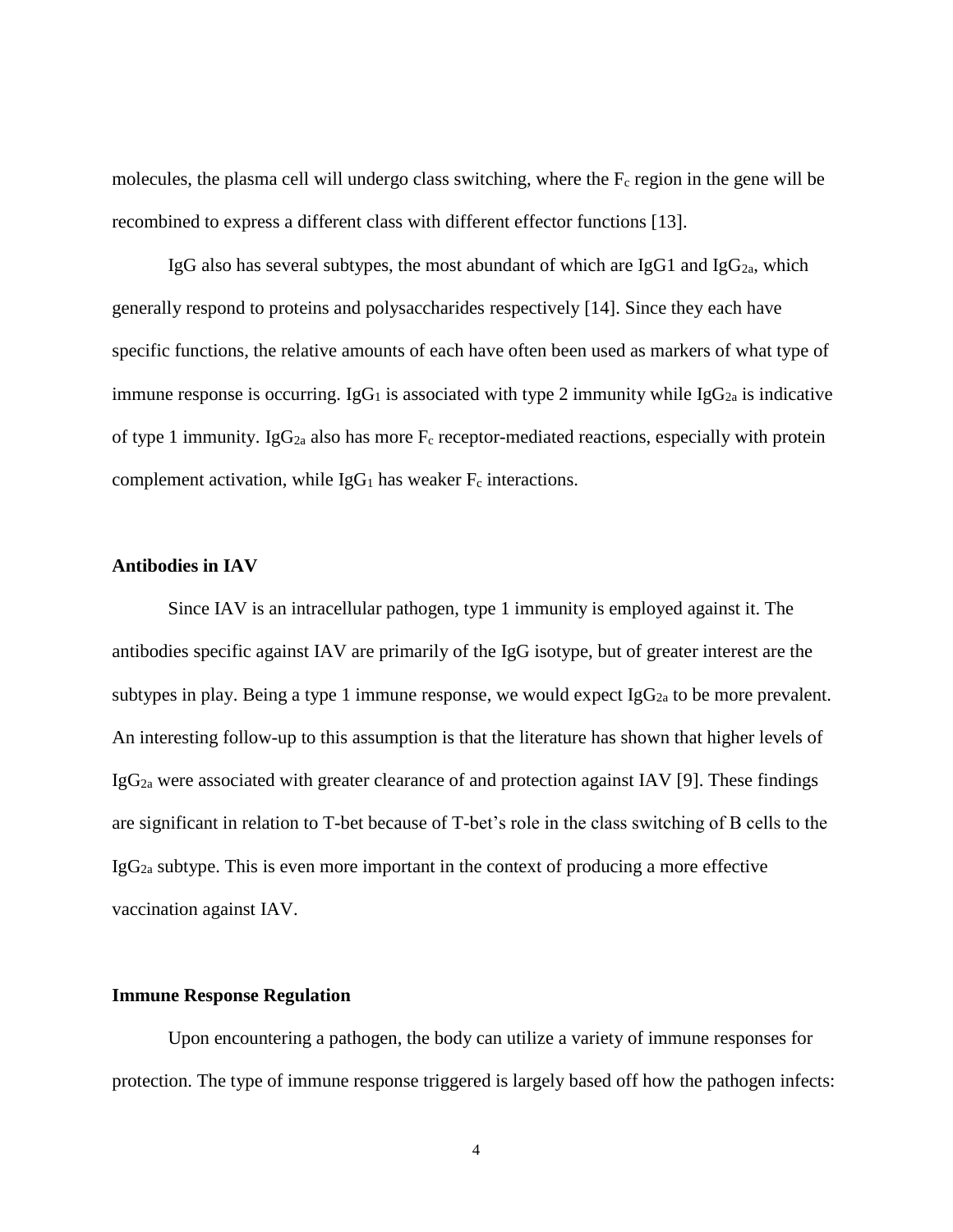intracellular pathogens trigger a type 1 response and extracellular pathogens trigger a type 2 response [8]. With the focus of this paper being IAV, we are most interested in exploring type 1 immunity. Briefly, a type 1 immune response is coordinated by a division of T cells referred to as T helper 1 cells, which secrete the cytokines interleukin (IL) 2 and interferon-gamma (IFN-*y*), among others, to generate a cell-mediated response that involves phagocytes, cytotoxic T cells, and cytokines protecting against an intracellular pathogen [15]. Type 1 immunity is considered protective, and is characterized by CD4+ Th1 cells, IFN-*y*, and CD8+ T cells, which protect by triggering phagocytosis [9].

#### **T-bet and Type 1 Immunity**

T-bet is a T-box transcription factor, encoded by *TBX21,* which serves as a master regulator of Th1 differentiation, but its significance extends beyond a regulator [6]. T-bet plays a role in both the innate and adaptive immune systems, being necessary for the development and function of a variety of immune cells, including natural killer cells, dendritic cells, B cells, and CD8+ T cells [16,17]. Even more interesting is T-bet's role in the creation and maintenance of memory T and B cells. Together with eomesodermin (EOMES), T-bet determines the fate of T cells; EOMES promotes memory formation while T-bet promotes terminal differentiation. [12,18-21]. EOMES is also a T-box transcription factor, but unlike T-bet, it is not greatly expressed in CD4+ T cells. Rather it is highly expressed in CD8+ T cells and has been associated with the anti-cancer properties of CD8+ cells [6]. It also plays a role in the migration of these IgG<sub>2a</sub> B cells to inflammatory sites and is necessary for the survival of IgG<sub>2a</sub> memory B cells [7,22].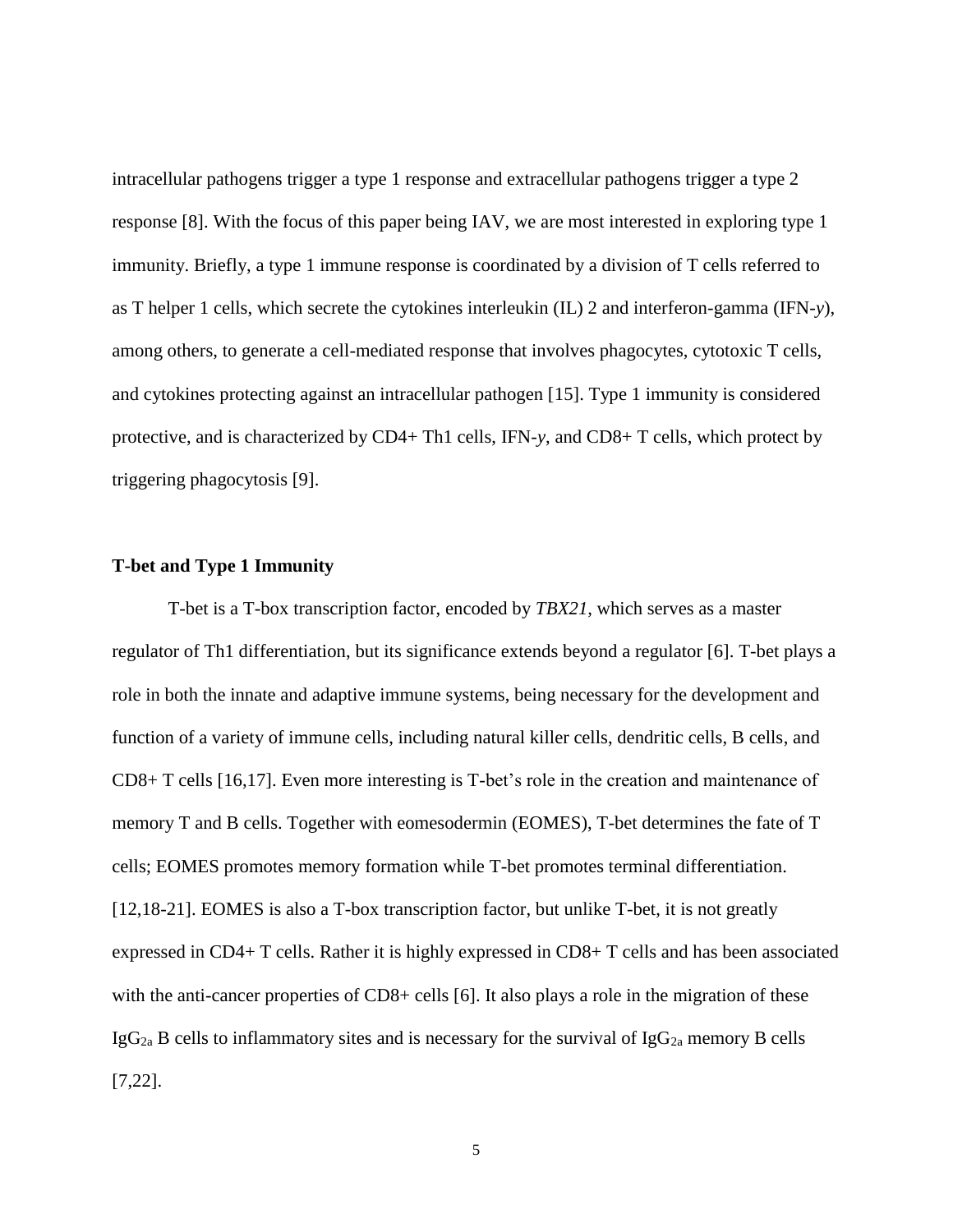Thus far, literature strongly suggests that help provided by the CD4 T cell subtype is responsible for the antibody switching of B cells [6]. Recent studies have also suggested that the different antibody subtypes may have varying degrees of efficacy against IAV. It is known that the different  $F_c$  regions of antibodies have different effector functions, this study sought to explore their contributions by measuring the amount of neutralizing antibodies formed against hemagglutinin. Researchers found that there were different levels of  $I_{\alpha}G_1$  and  $I_{\alpha}G_{2a}$  produced in response to different elements of IAV, in addition to correlating a higher level of IgG<sub>2a</sub> with better clearance and protection against IAV [9]. The differences in antibody efficacy is not limited to IAV, literature exploring immune responses to *Schistosoma mansoni*, *Leishmania tropica*, and cancer each found an IgG subtype to be more effective at conferring immunity [7- 9]. This information brings up a very important point with regards to IAV vaccination: if different antibody isotypes have been shown to have different degrees of protection, and T-bet plays a role in antibody class switching [23], then understanding T-bet's role within an IAV setting holds great potential for strengthening the immune response and preventing the seasonal IAV epidemic. If one antibody isotype is proven more effective, vaccines can be created to induce a greater production of that isotype and thus offer greater protection.

#### **T-bet and Antibody production**

While antibodies are not the hallmark of a type 1 immune response, they are still produced in substantial amounts [15]. The most common antibody found in circulation is the IgG isotype, which is also the isotype that targets and neutralizes IAV [15]. It is unknown how T-bet affects antibody production in an influenza setting, although literature has suggested that T-bet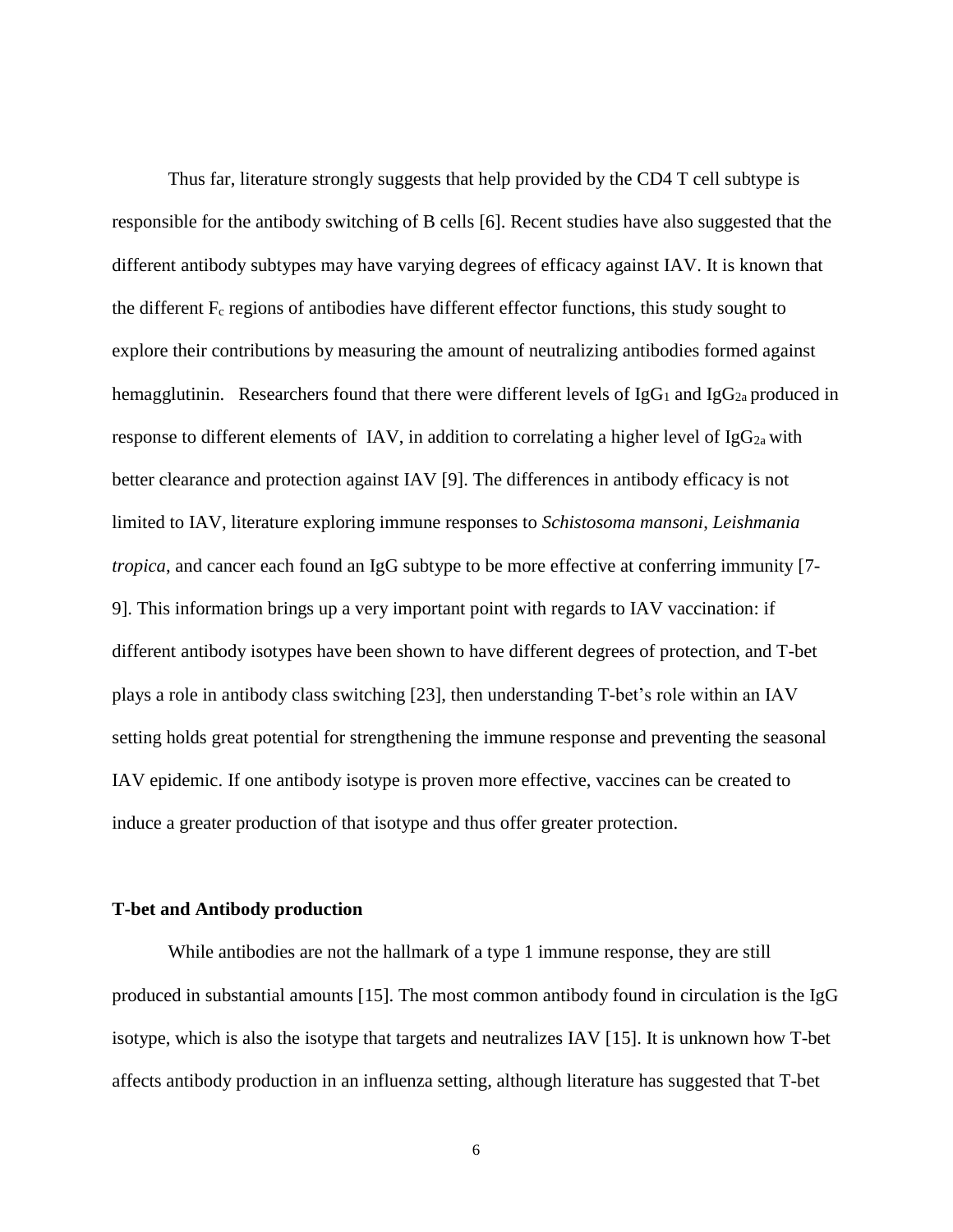expression drives the generation of the  $I_{\text{g}}G_{2a}$  isotype, while Th2 responses promote the generation of the isotype IgG [6]. Thus, it is expected that the absence of T-bet will result in decreased levels of  $IgG_{2a}$ . A follow-up question to this assumption is whether the total levels of IgG are lowered, or if another isotype is produced in greater amounts. Since T-bet appears to only induce class switching to  $IgG_{2a}$ , it is expected that the total amount of IgG will remain the same in the presence or absence of T-bet, and the IgG<sub>1</sub> will make up for the lack of IgG<sub>2a</sub>. Recent studies have suggested that the different subtypes may have varying degrees of efficacy against IAV [24]. Exploring these differences will help us understand T-bet's role in the production of influenza-specific antibody. This information can then serve as the basis to produce a more efficient vaccine against IAV. If we can understand what isotypes offer the most protection against IAV, we can adjust vaccines to help produce the most effective immune response.

#### **Expression of T-bet**

For B cells to mount an effective immune response, they require help from T cells. There are a variety of categories that T cells offer help in, but the simplest is inducing B cell proliferation, allowing the B cells to differentiate into plasma cells and memory B cells [23-26]. T-bet is not exclusive to T cells, which leads to the question whether the differences in antibody production are attributable to T-bet expression in T cells or B cells. It cannot be assumed that expression is more important in T cells simply because of the help that they provide to B cells. Literature has suggested that T-bet expression in B cells is vital for production of IgG<sub>2a</sub> [23]. Importance can only be determined by knocking out T-bet expression in either T cells or B cells and comparing the antibody production. Specifically, we would explore the amount of  $IgG_{2a}$  and,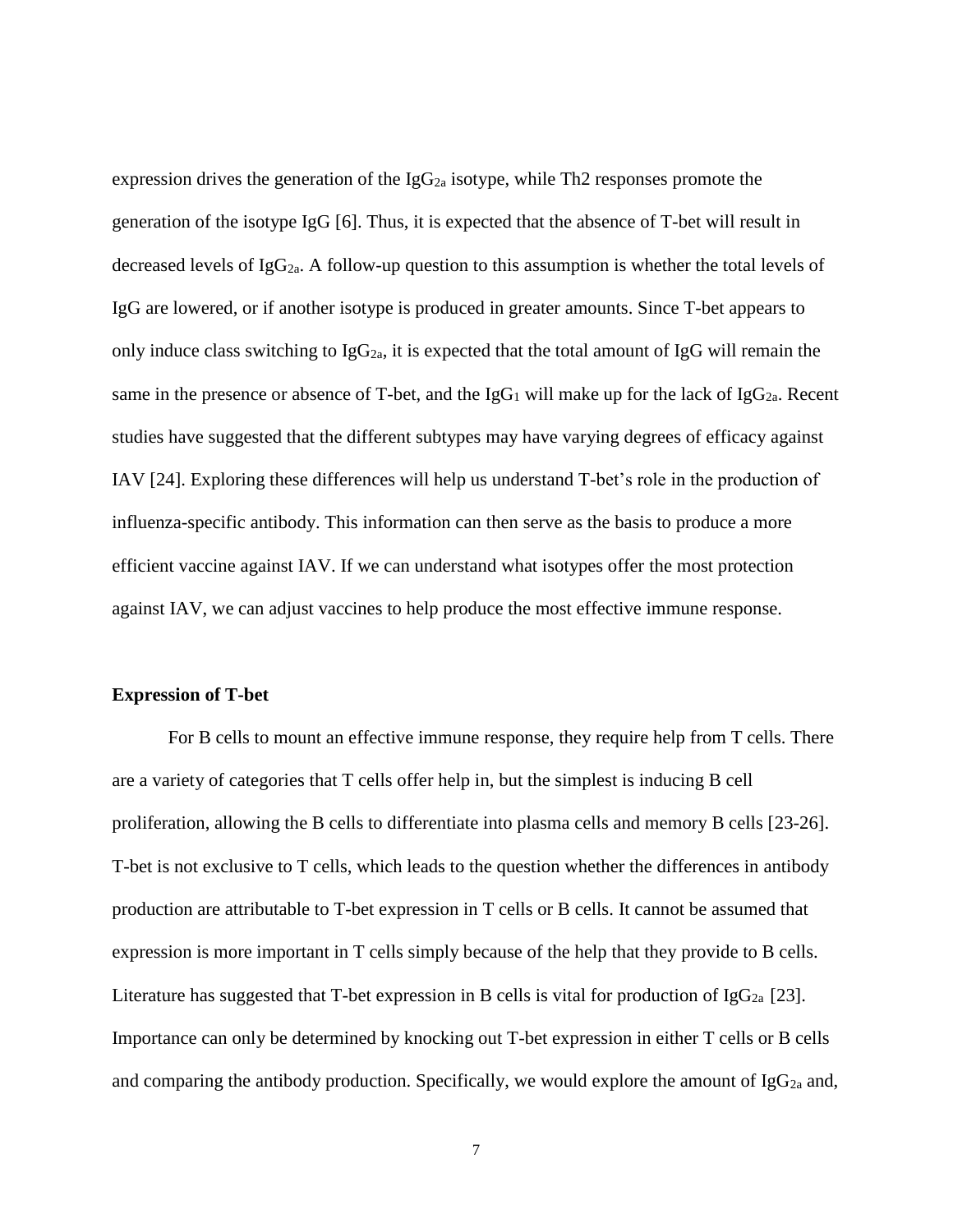using the results of T-bet's impact of antibody production, determine in which cell the expression of T-bet offers the most protection against IAV. As aforementioned, studies have shown that the help provided by CD4 T cells is most likely responsible for class switching, thus it is plausible to assume that T-bet expression is more significant in T cells.

# **Aims**

In this study we seek to:

Aim 1: Explore the effect of T-bet expression on the quantity and isotype of flu-specific antibodies produced during a primary and secondary influenza infection.

Aim 2: Determine whether T-bet expression in B cell or T cells is more important for the production of flu-specific antibody.

We expect that T-bet knockout (KO) mice will have less  $IgG_{2a}$  and that T-bet expression will be more important in T cells for antibody production.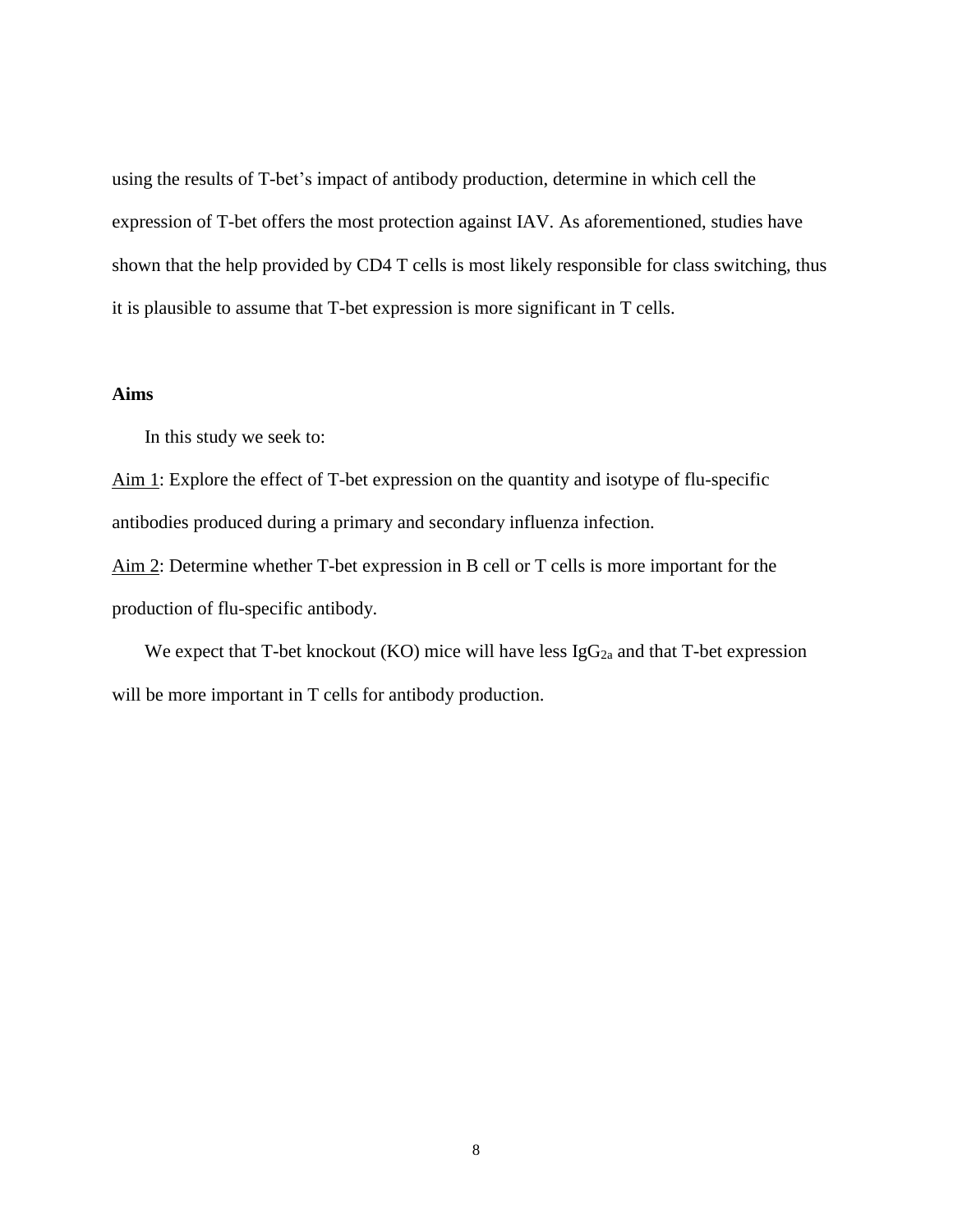# **METHODS**

#### **Mice**

WT or T-bet KO mice on a C57BL/6 background were used to obtain the serum samples. The mice used were between 8-12 weeks of age.

# **Virus**

The virus variants used in this experiment include PR8 (H1N1), A/Phil (H3N2), and A/Alaska (H3N2).

### **Infection and Harvesting**

For the IAV infections, the mice were anesthetized using isoflurane, and were then intranasally infected with 50µL virus diluted in phosphate buffered saline (PBS) at a varying priming dosage of  $0.2$  -  $0.5$  lethal dose 50% (LD<sub>50</sub>). After the mice returned to their preinfection weight, they were then challenged with a supra-lethal dose of a heterosubtypic virus in the range of  $50LD_{50}$  -  $200LD_{50}$ .

Because most of the serum samples were taken after the heterosubtypic challenge, the blood could be harvested via cardiac puncture, where the mice are anesthetized with isoflurane and a 23-25-gauge needle is used puncture a ventricle and draw blood. For the set of Day 45 preheterosubtypic challenge mice, a submandibular puncture was performed, where the submandibular vein is pierced with a lancet and blood collected. To separate the serum from the plasma, the harvested blood was centrifuged at 1000-2000g for 10 minutes, and the serum was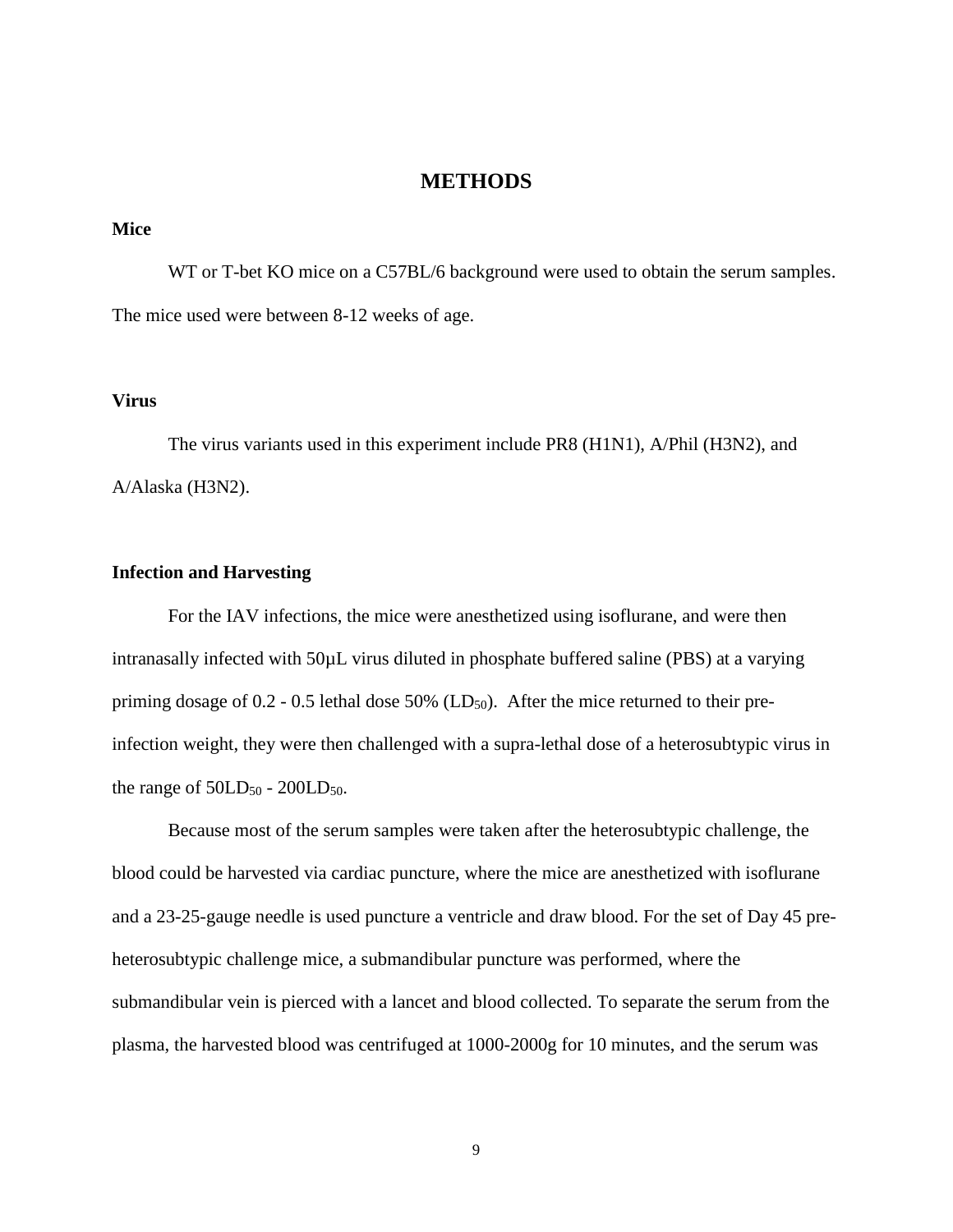pipetted out. All animal procedures were performed in accordance with the University of Central Florida's Animal Care and Use guidelines.

#### **Enzyme Linked Immunosorbent Assay (ELISA)**

An indirect ELISA was used to analyze the serum samples. A 96-well ELISA plate was coated first with a 1:100 dilution of PR8 IAV, accounting for a blank, conjugate blank, and negative controls, and allowed to incubate for a day. The plate was then washed three times with phosphate buffered saline with tween 20 (PBST). Serum from infected mice was then serially diluted in a flat-well plate, transferred to the ELISA plate, allowed to incubate for a day, washed three times with PBST, and then the secondary antibody was added in a 1:2000 dilution to each well and allowed to incubate for three hours. The secondary antibody used was the "anti" of the isotype of interest, which was also linked to a horseradish peroxidase (HRP) enzyme. After washing again three times with PBST, the binding in each well was determined using *o*phenylenediamine (OPD) with acid stop  $(25\% \text{ H}_2\text{SO}_4)$  and the optical density was determined using a plate reader set at 492nm. To determine the endpoint, the lower limit of detection was set to be twice the mean of the conjugate blank wells.

Two different analyses were performed on the data collected, the first and more direct being the absorbance graph. The absorbance of the two groups (T-bet KO or chimeras) was compared to that of the WT throughout the dilution, and based on those values, it could be concluded whether a significant difference existed between the said group and the WT mice. If both samples reached an endpoint, set based on the conjugate blanks, an analysis of the endpoint titers was performed. Using endpoint titers offers a more specific understanding of how much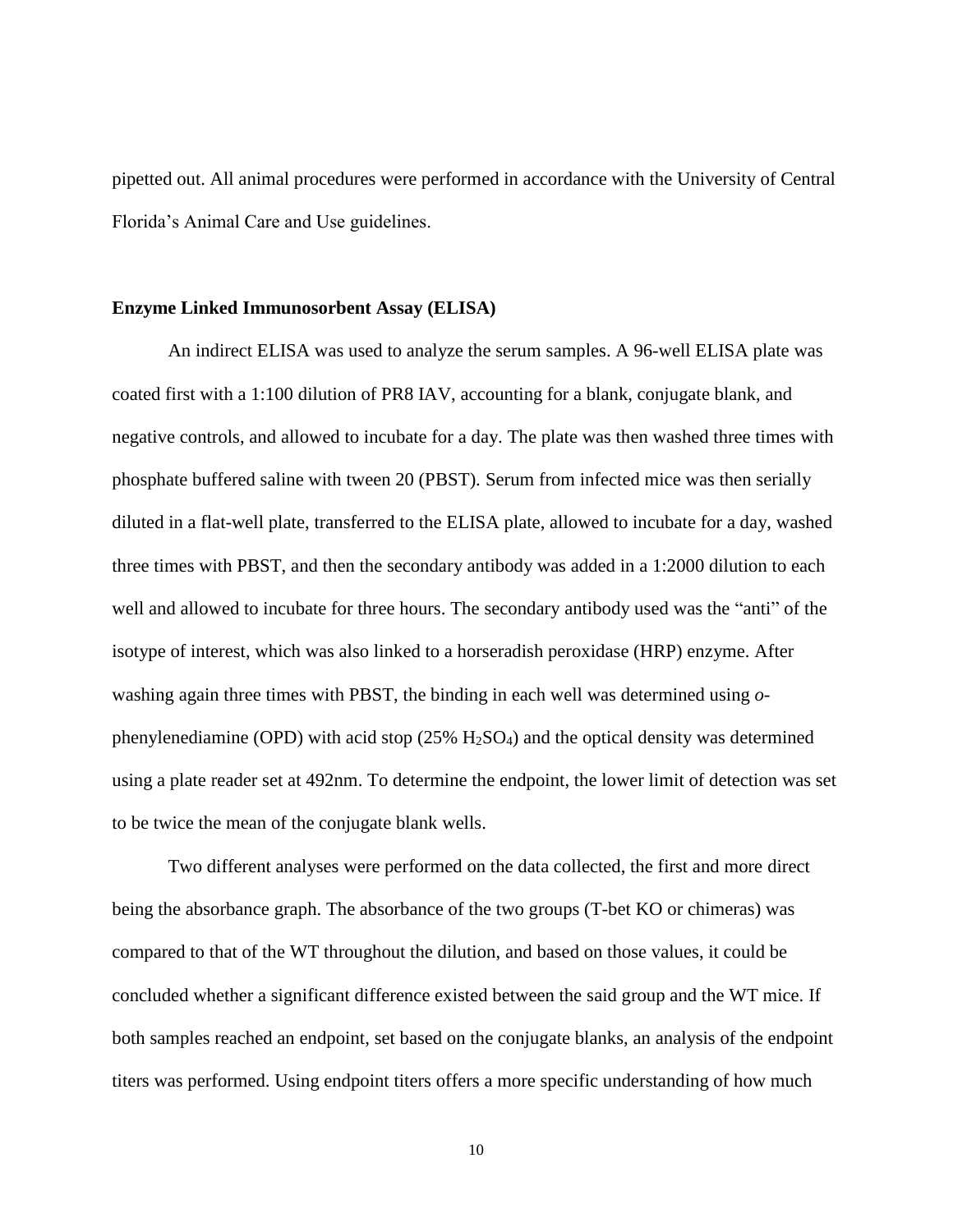antibody was present. The main isotypes that were analyzed were IgG, IgG<sub>1</sub>, and IgG<sub>2a</sub>. There were a few analyses run on the presence of IgA, but the main focus was on the isotypes of IgG, as these are indicative of the adaptive immune response and thus is most important in the context of vaccination.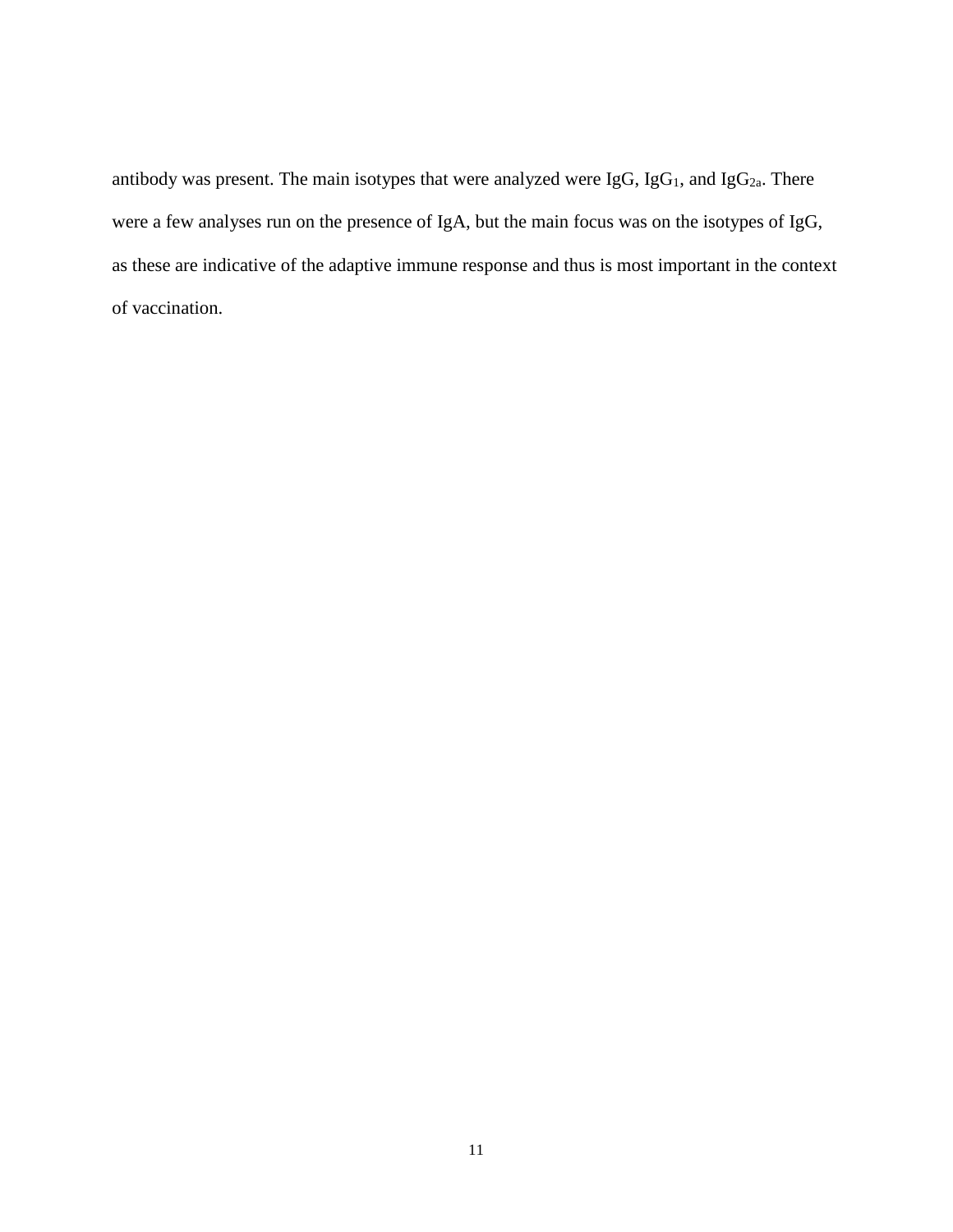# **RESULTS**

#### **Serum Samples**

In exploring the differences in antibody production, serum samples were acquired from the flu primed T-bet knockout (KO) mice and wild type (WT) mice. As we were interested in determining the antibody concentrations, the majority of serum samples from the infected mice were taken well-after the resolution of primary infection, a time period where we were certain there would be high levels of IgG. Both primary and heterosubtypic infected mice were used for this experiment, which allowed us to test for levels during both primary and recall conditions. This experiment looked at mice day 45 of infection and mice at day 6 and day 14 after a heterosubtypic re-challenge of IAV. A heterosubtypic challenge involves using a different subtype of a virus, in this case IAV, to illicit an immune response. The initial priming is the basic infection of the mouse with a virus, the challenge however involves giving a virus that has a different subtype.

For us to explore the difference in T-bet expression, we would need to have mice that expressed T-bet in either T cells or B cells, but not both. To achieve this a rather creative solution was used. We began by utilizing nude mice, which lack a thymus and thus T-cells, and lethally irradiated them to eliminate all hematopoietic cells and reconstituted them with either WT or T-bet KO bone marrow, and both groups were given the same WT CD4 T cells. This allows for the creation of 2mice that have T cells that express T-bet, but the B cells are either KO or WT for T-bet. This setup allowed for us to determine whether B cell expression of T-bet significantly impacts antibody production.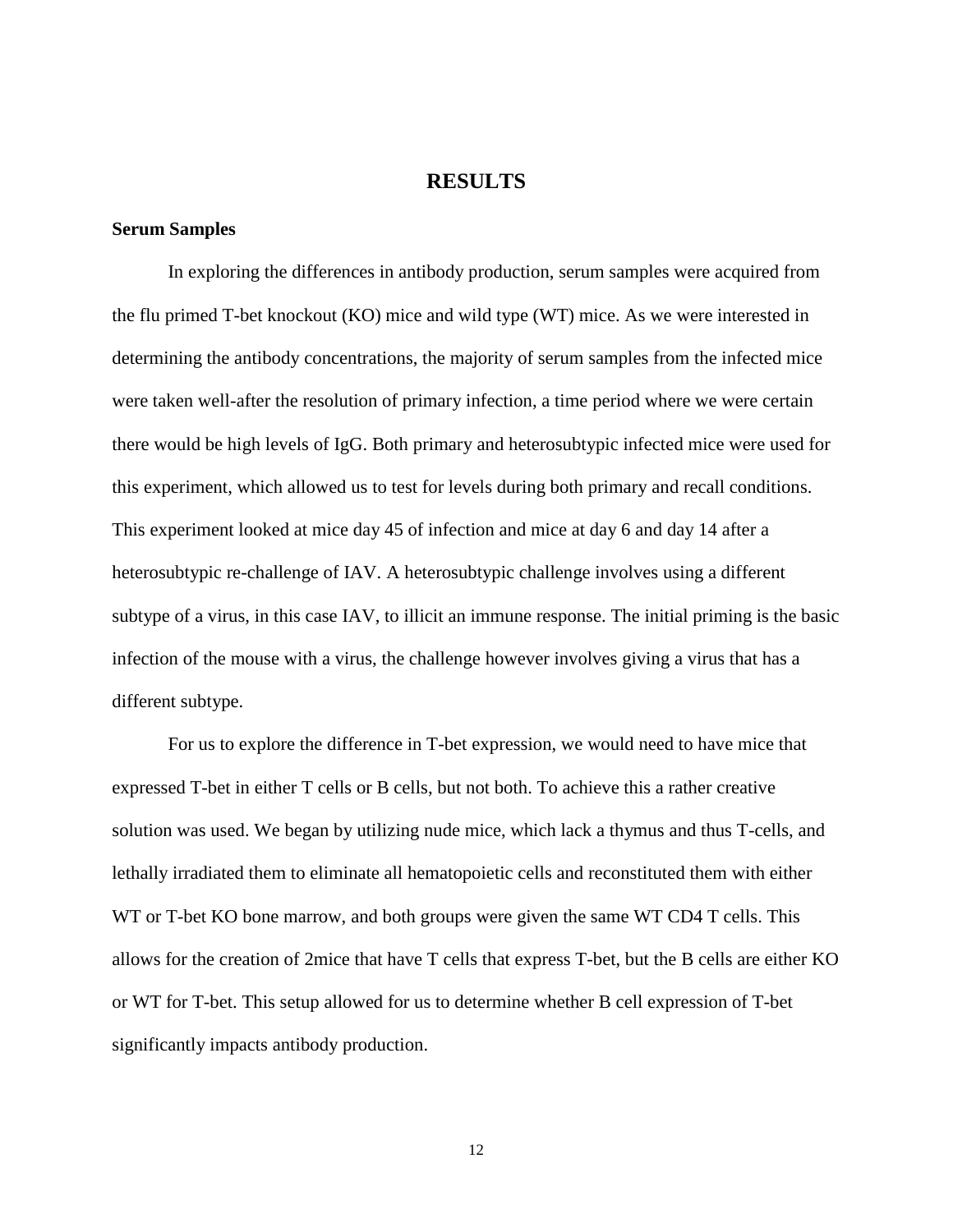#### **Assay Selection**

As we were investigating levels of IAV-specific antibody isotypes in infected mice, the ELISA was selected as the most appropriate assay, considering its high sensitivity and specificity. The hemagglutination inhibition (HI) assay was considered, but ultimately the ELISA was chosen as the assay of choice because of the specificity it offered, and the nature of the experiment. The HI assay functions by antibody preventing IAV attachment to the red blood cells, and the level of inhibition is measured. The point of this experiment is to measure the amount of antibody present in the serum, not necessarily the level that is protective against IAV. When performing the ELISAs, a goal was to achieve an endpoint titer for each sample, as it would provide a more specific and accurate measurement, and thus varying dilution factors were used when creating the serial dilution to achieve an endpoint.

#### **T-bet & Antibody Production: Total IgG**

The ELISA assay using anti-IgG was run on 24 mice, and the best data from three different experiments, each repeated once to ensure accuracy, are presented here. The absorbance and titer graphs for the Day 45 pre-heterosubtypic challenge sample, primed with PR8 (H1N1), (Figure 1) compares the relative amount of antibody present in the T-bet KO mice versus WT. The absorbance and titer data are also shown for mice at Day 14 post-heterosubtypic challenge, primed with A/Alaska and challenged with PR8 (H1N1), (Figure 2).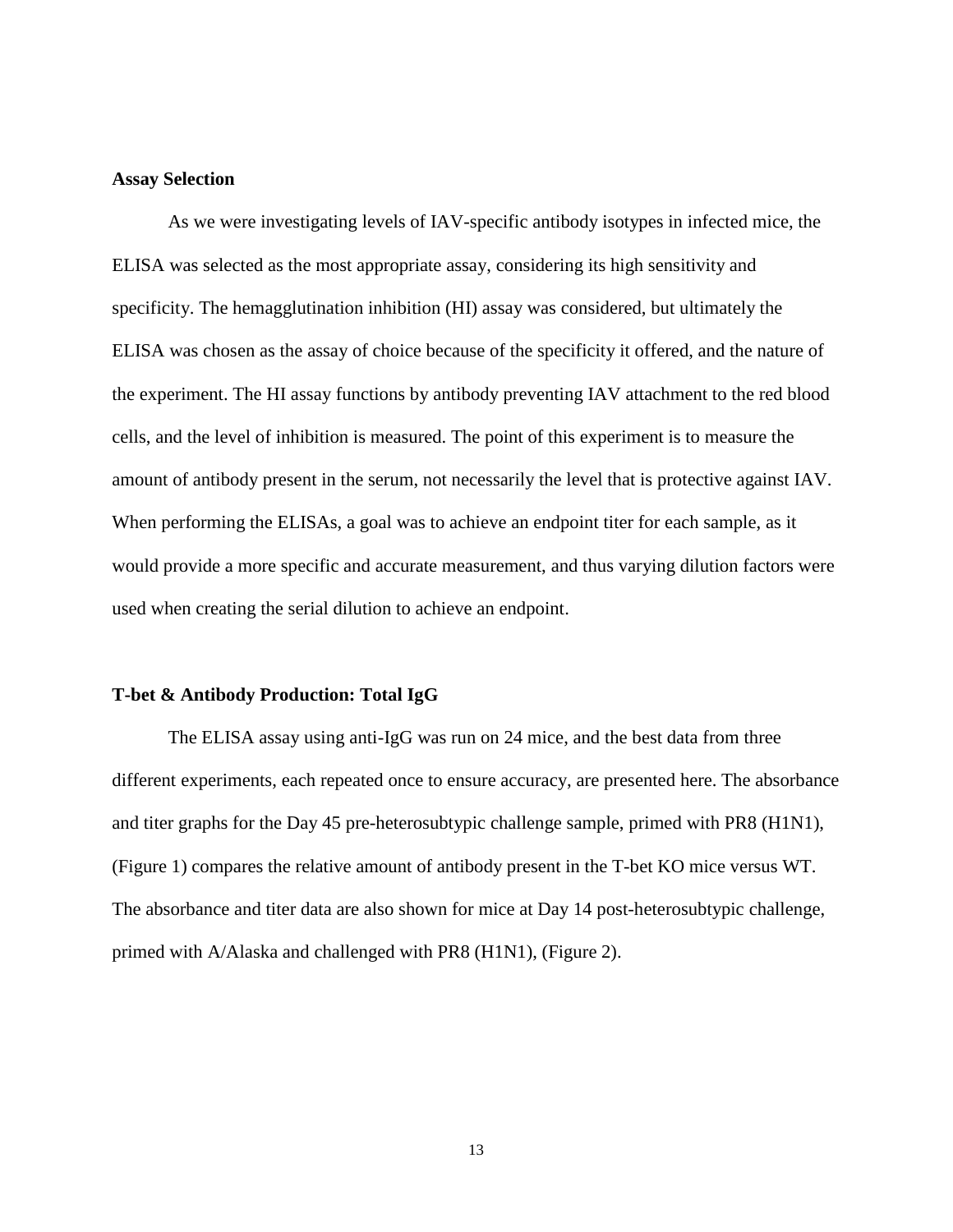

**Figure 1:** Absorbance (left) and titer (right) graphs for total IgG in Day 45 pre-heterosubtypic challenge mice. Six mice used in both the T-bet KO group and WT group.



**Figure 2:** Absorbance (left) and titer (right) graphs for total IgG in Day 14 post-heterosubtypic challenge mice. Three mice used in both the T-bet KO group and WT group.

The absorbance data suggests that there little, if any, difference in the total amount of IgG produced by the T-bet KO or WT mice. This if further supported by the titer data, with the titers being the same or within error. Also important to note is that although there is a difference between the data for Day 45 pre-heterosubtypic challenge and Day 14 post-heterosubtypic challenge data, the trend is the same for the two groups. This shows that T-bet's control of antibody production is consistent whether it be a primary or recall condition. This also verifies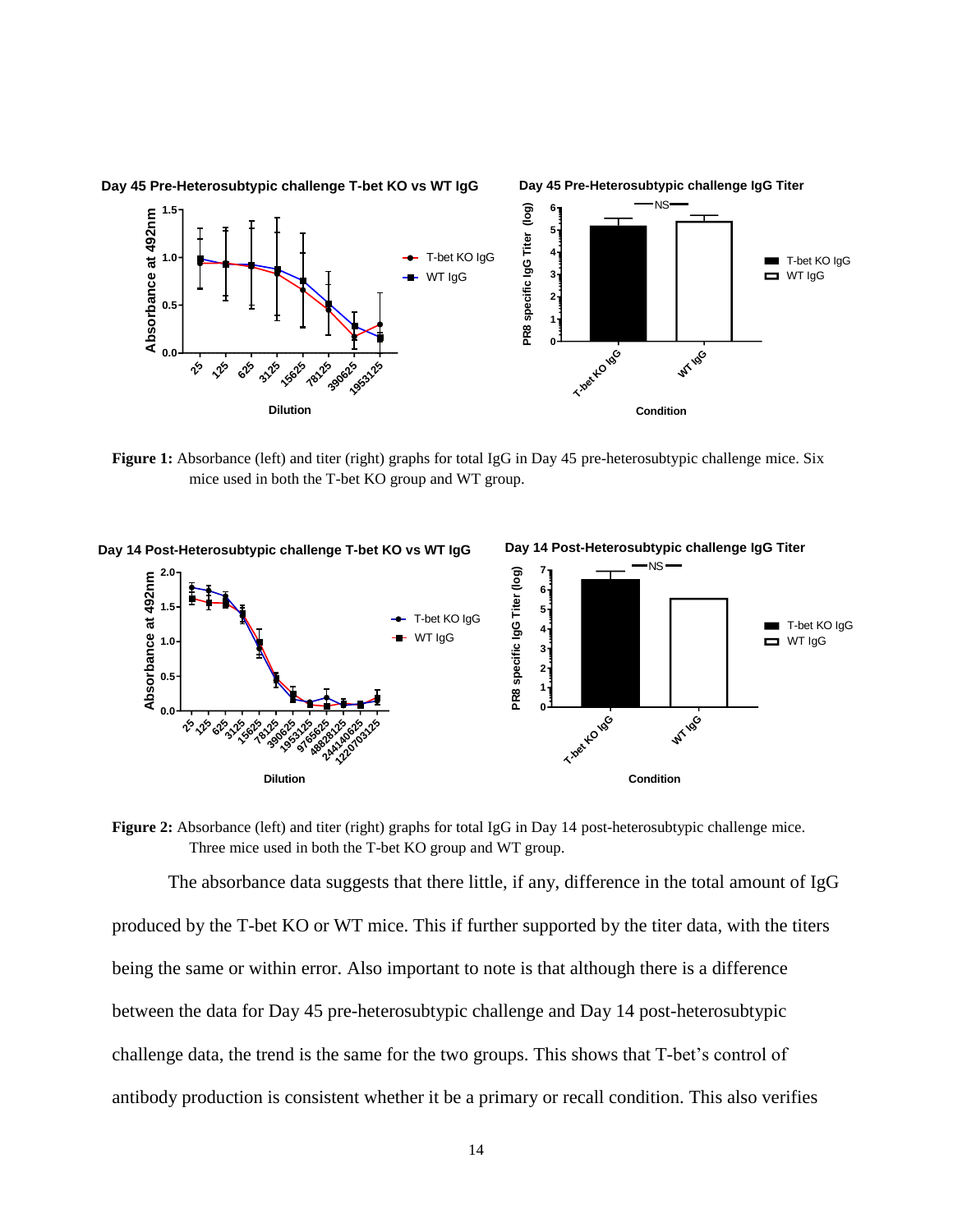that the heterosubtypic challenge both was successful and elicits a strong adaptive immune response earlier than the primary infections, a finding that is congruent with the basic model of an immune response.

Another twist to this piece of data involves the Day 14 post-heterosubtypic challenge mice that were primed with the A/Alaska vaccination strain. Thus, this helps to draw more significance and translational application of these findings to humans.

# **T-bet & Antibody Production: IgG1 & IgG2a**

The absorbance and titer graphs for the Day 45 pre-heterosubtypic challenge sample compare the relative amount of IgG<sub>1</sub> (Figure 3) and IgG<sub>2a</sub> (Figure 5) present in the T-bet KO mice versus WT. Day 14 post-heterosubtypic challenge absorbance and titer data for  $IgG_1$  and IgG2a are shown in Figure 4 and Figure 6, respectively.



**Figure 3:** Absorbance (left) and titer (right) graphs for IgG<sub>1</sub> in Day 45 pre-heterosubtypic challenge mice. Six mice used in both the T-bet KO group and WT group.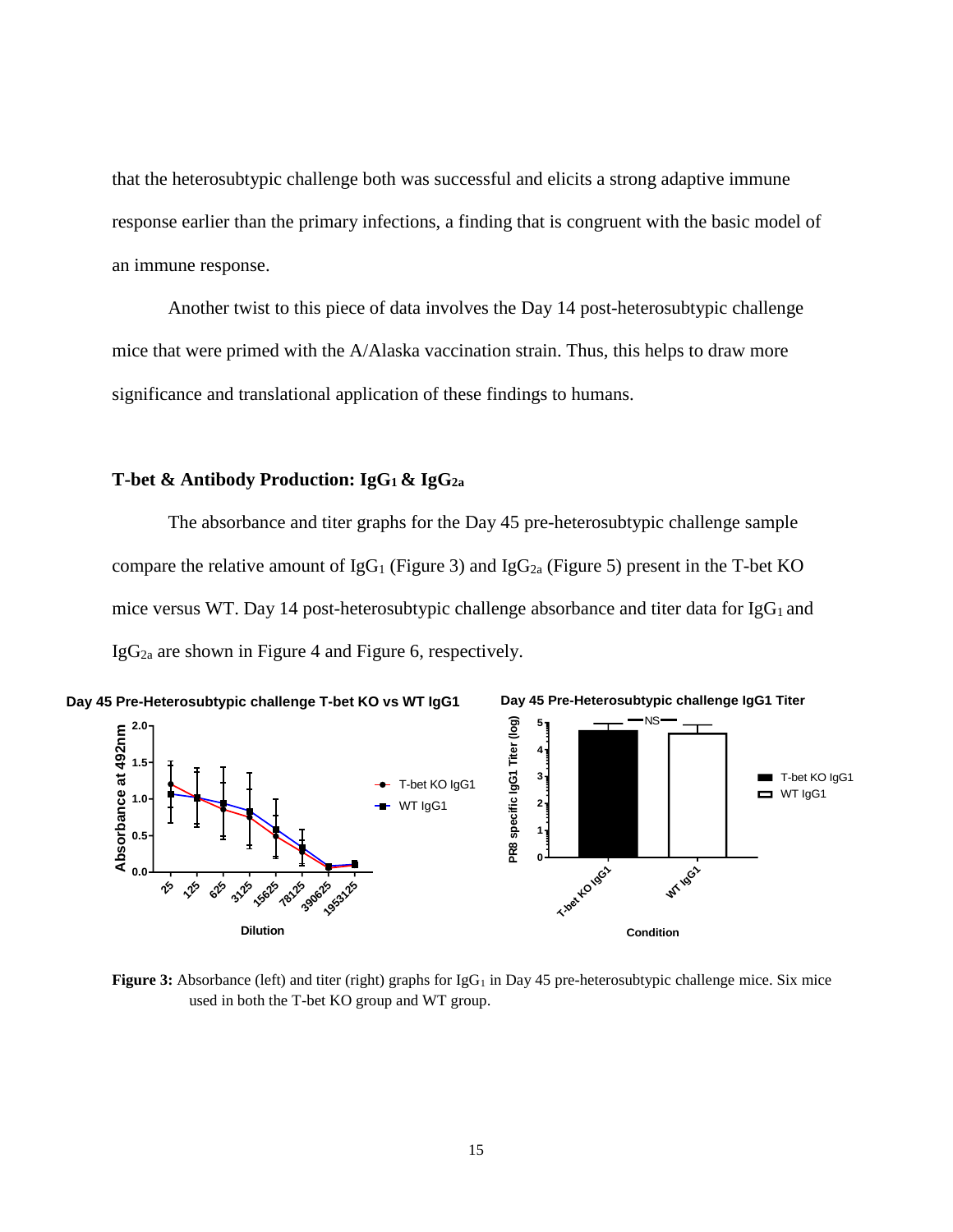

**Figure 4:** Absorbance (left) and titer (right) graphs for total IgG<sub>1</sub> in Day 14 post-heterosubtypic challenge mice. Three mice used in both the T-bet KO group and WT group.



**Figure 5:** Absorbance (left) and titer (right) graphs for IgG<sub>2a</sub> in Day 45 pre-heterosubtypic challenge mice. Six mice used in both the T-bet KO group and WT group.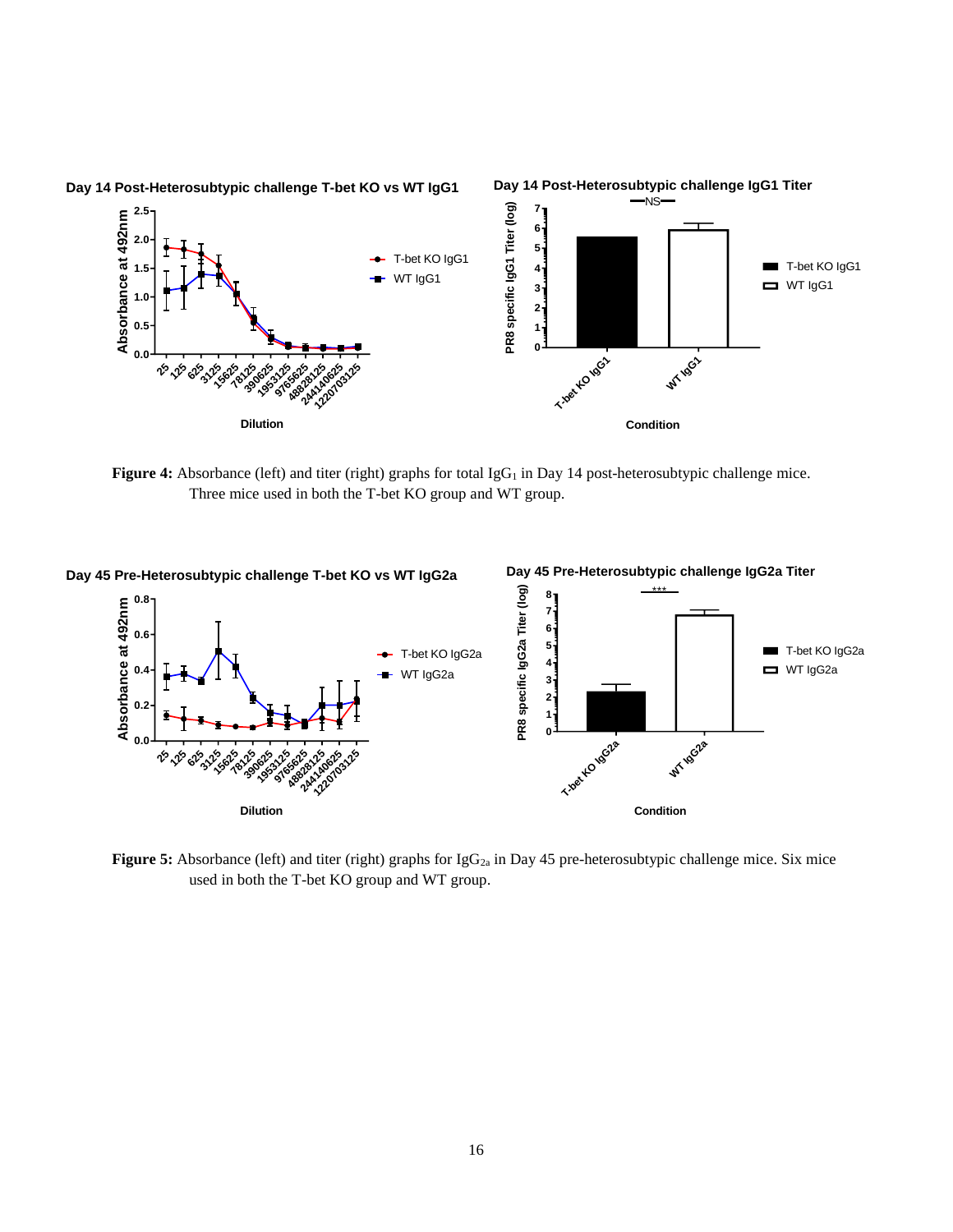

**Figure 6:** Absorbance (left) and titer (right) graphs for IgG<sub>2a</sub> in Day 14 post-heterosubtypic challenge mice. Three mice used in both the T-bet KO group and WT group.

Staring with  $I_gG_1$ , it can be seen, as with the total  $I_gG$ , that there is little difference between the amount of  $IgG_1$  present in the T-bet KO versus WT mice. However, there is a significant difference in the absorbance of  $IgG_{2a}$  in the T-bet KO and WT mice. The T-bet KO displayed a substantially lower absorbance and titer for  $IgG_{2a}$ , which is a finding consistent with literature. Since T-bet is responsible for the production and class-switching to the  $I_{g}G_{2a}$  isotype, the knockout of the gene would be expected to have a severe impact on the amount of  $IgG_{2a}$  that is produced.

Another interesting finding from this set of data, is that despite  $I_{g}G_{2a}$  being so low in the T-bet KO mice, the total IgG is nearly the same for the T-bet KO and the WT mice. This means that there must be some sort of compensation mechanism for the low levels of  $IgG_{2a}$ , but it cannot be the IgG<sup>1</sup> because those levels, again, are the same between the T-bet KO and WT mice. This suggests that there must be another subtype of IgG that is compensating for IgG<sub>2a</sub>.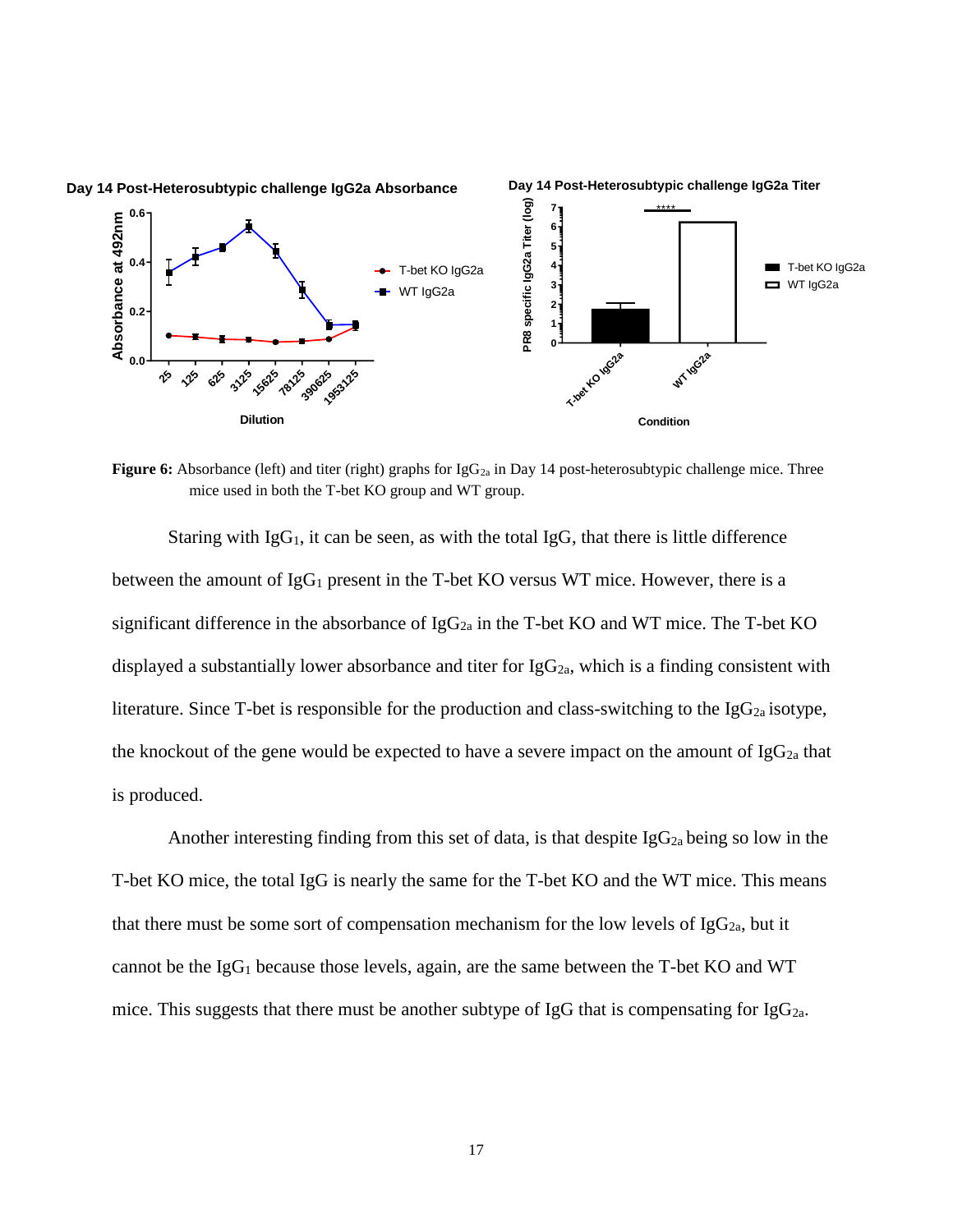# **T-bet & Antibody Production: IgA**

Another isotype explored in this experiment to a more limited extent was IgA, again looking at the absorbance and titer of Day 14 post-heterosubtypic challenge T-bet KO versus WT mice (Figure 7). As expected, there are extremely low levels of IgA in the mice, mainly because this experiment models an adaptive immune response thus IgG will be the most prominent antibody. Another reason is that IgA is mainly found as a dimer within secretions, and this experiment is looking at serum, which will contain small mounts of monomeric IgA that is secreted into the bloodstream. There is also no difference between the T-bet KO and WT mice, verifying that the presence of T-bet has no impact on the production of the IgA isotype.







**Figure 7:** Absorbance (left) and titer (right) graphs for IgA in Day 14 post-heterosubtypic challenge mice. Three mice used in both the T-bet KO group and WT group.

#### **T-bet Expression: IgG**

The ELISA was also used in the second part of this experiment in exploring the significance of T-bet expression in T or B cells by using the total bone marrow (BM) chimeras. There were multiple replicates of chimeras used, but all were primed with PR8 (H1N1) and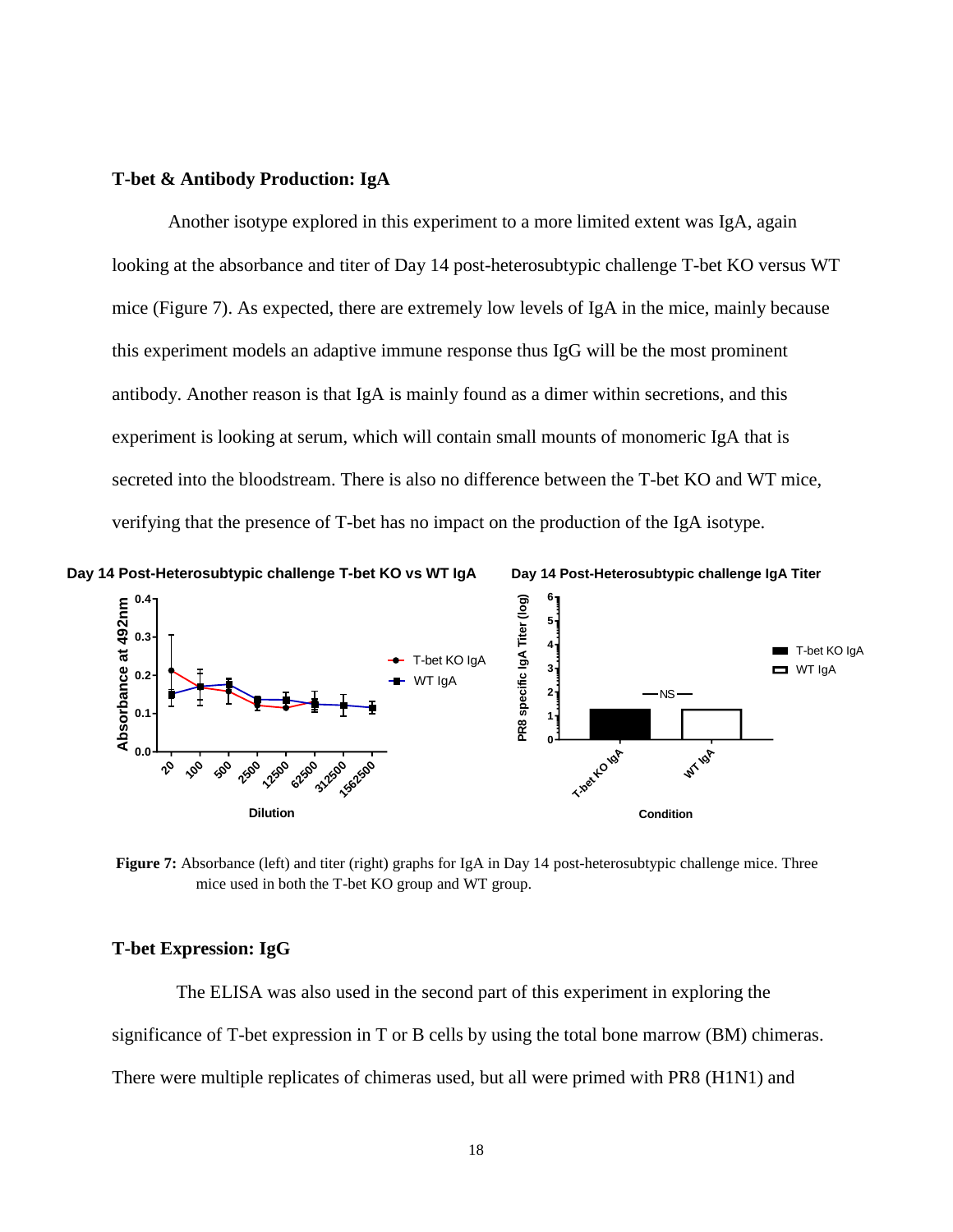challenged with A/phil (H3N2). The absorbance and titer data for the total IgG is shown in Figure 8.



**Figure 8:** Absorbance (left) and titer (right) graphs for IgG in BM Chimera. Two mice used in the T-bet KO Chimera and one mouse in WT.

Similar to knocking out T-bet completely, there appears to be no significant difference between the T-bet KO and WT groups in the total amount of IgG present. This again implies that if there is a deficiency in one of the IgG isotypes, it is compensated for by another subtype. There is not much information to draw from the absorbance graph as there are overlapping error bars, and we cannot state with confidence that one group has a greater amount of antibody. These overlapping error bars were also present in the replicate, suggesting that it may not be a random error, although it could be related to the mice themselves (the WT mouse did not have a strong immune response). If the data is accurate, this suggests that the lack of T-bet expression in B cells may have actually improved the immune response in terms of antibody levels. However, the titer data, which offers a more specific quantification, does not show a significant difference. To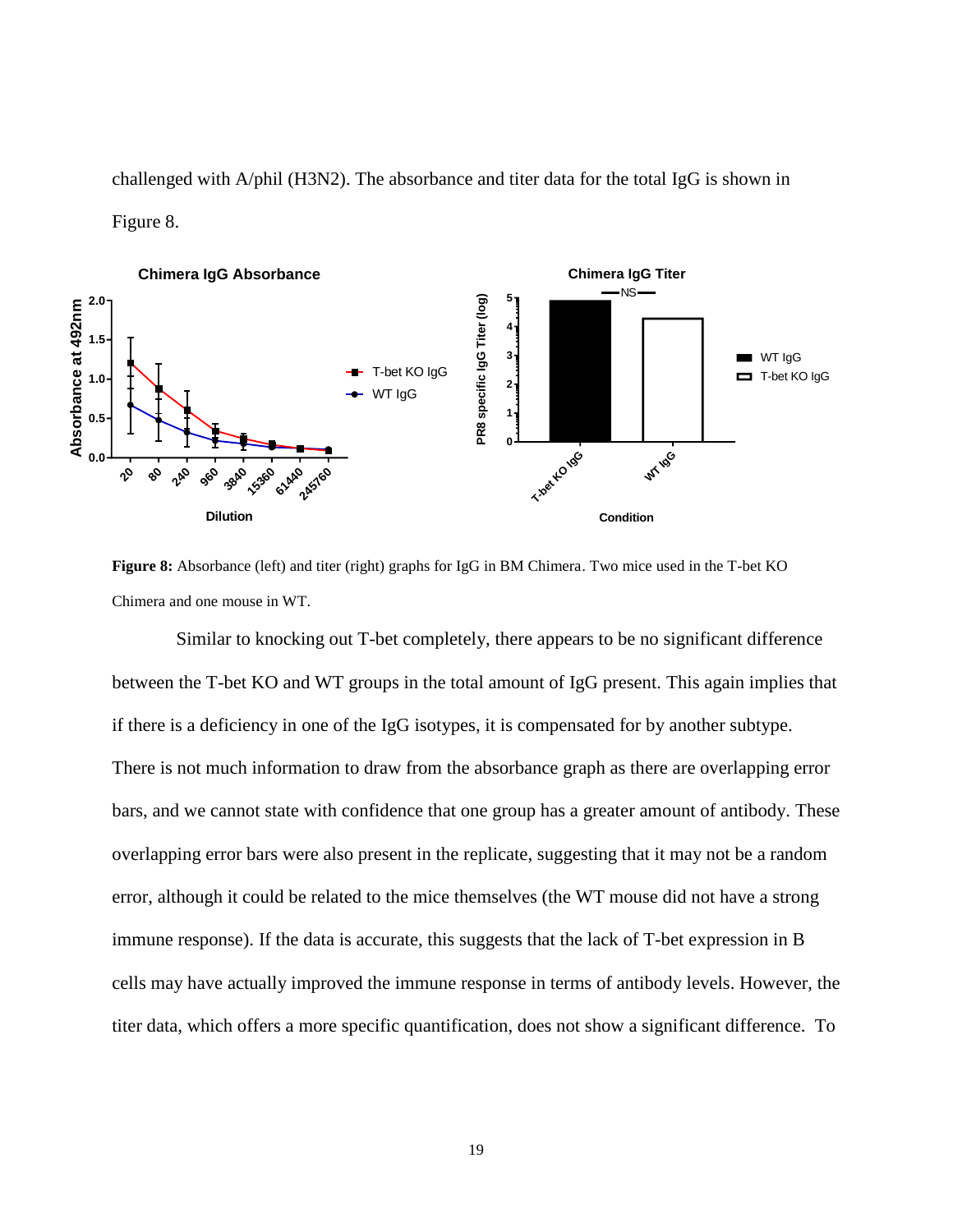ensure that we are confident in the difference in total IgG, future studies should replicate this portion to confirm these trends.

# **T-bet Expression: IgG1 & IgG2a**

We also looked at the absorbance and titers for  $\lg G_1$  (Figure 9) and  $\lg G_{2a}$  (Figure 10) in the BM chimeras.



Figure 9: Absorbance (left) and titer (right) graphs for IgG<sub>1</sub> in BM Chimera. Two mice used in the T-bet KO Chimera and one mouse in WT.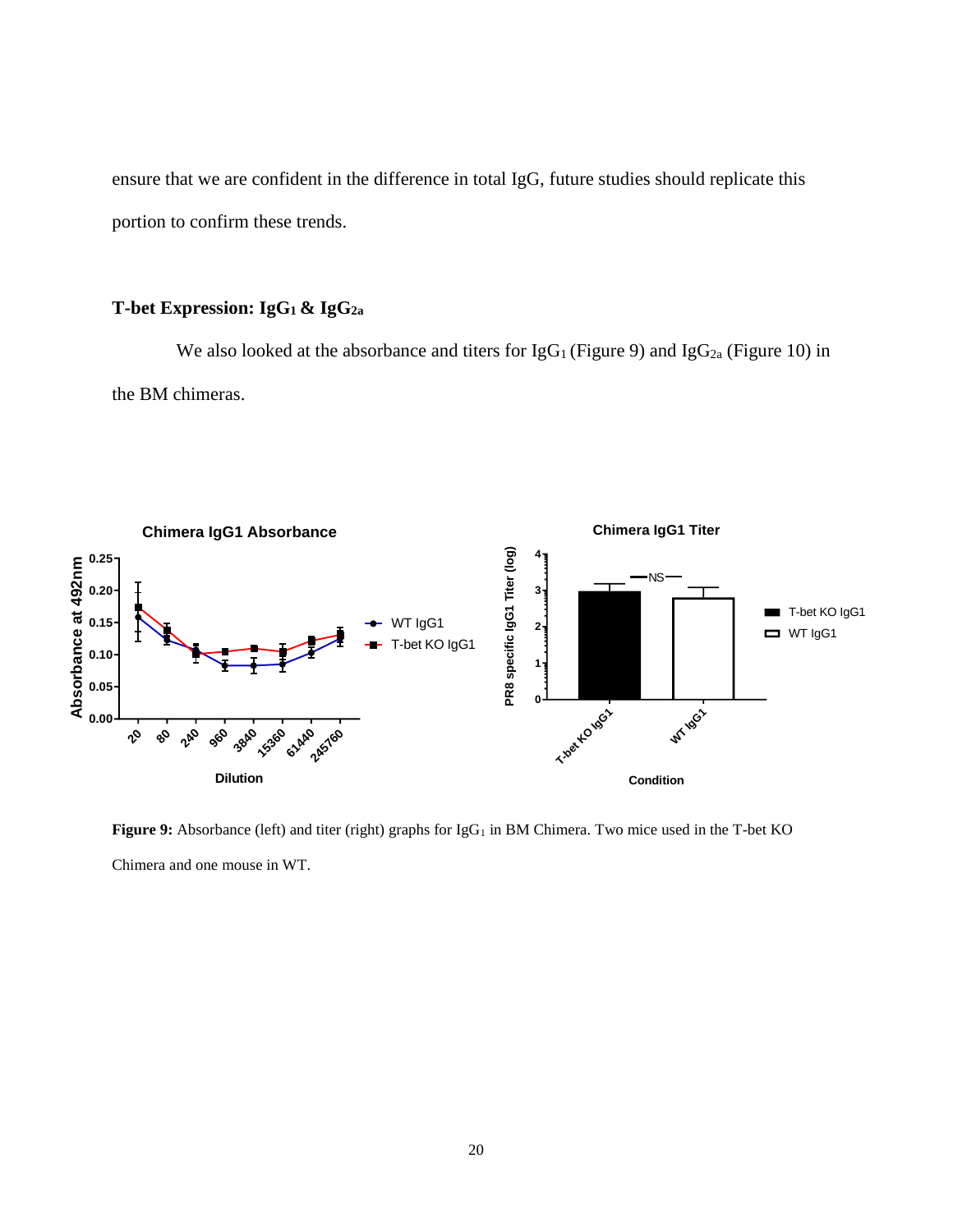

**Figure 10:** Absorbance (left) and titer (right) graphs for IgG<sub>2a</sub> in BM Chimera. Two mice used in the T-bet KO Chimera and one mouse in WT.

The data for these two subtypes is a bit difficult to draw conclusions from. The titer data appears to show a significant difference in  $IgG_{2a}$  between the T-bet KO and WT mice, but looking at the absorbance graph, we see that both isotypes have nearly flat absorbances and have an increase in absorbance at the end of the dilution. This is not how an ELISA absorbance graph should look like, rather, the graph should have a constant slope down that is indicative of the serial dilutions that were performed on the sample. It is also worth noting that the other replicates showed similar trends, which leads us to conclude that there might have been an issue with the samples rather than a systematic or random error. Sources of these errors will be explored in the Discussion.

Even though the titer graphs do not appear skewed, those values are generated from the absorbance chart, which are unreliable to draw conclusions from. Thus this experiment would need to be repeated to obtain any accurate conclusions.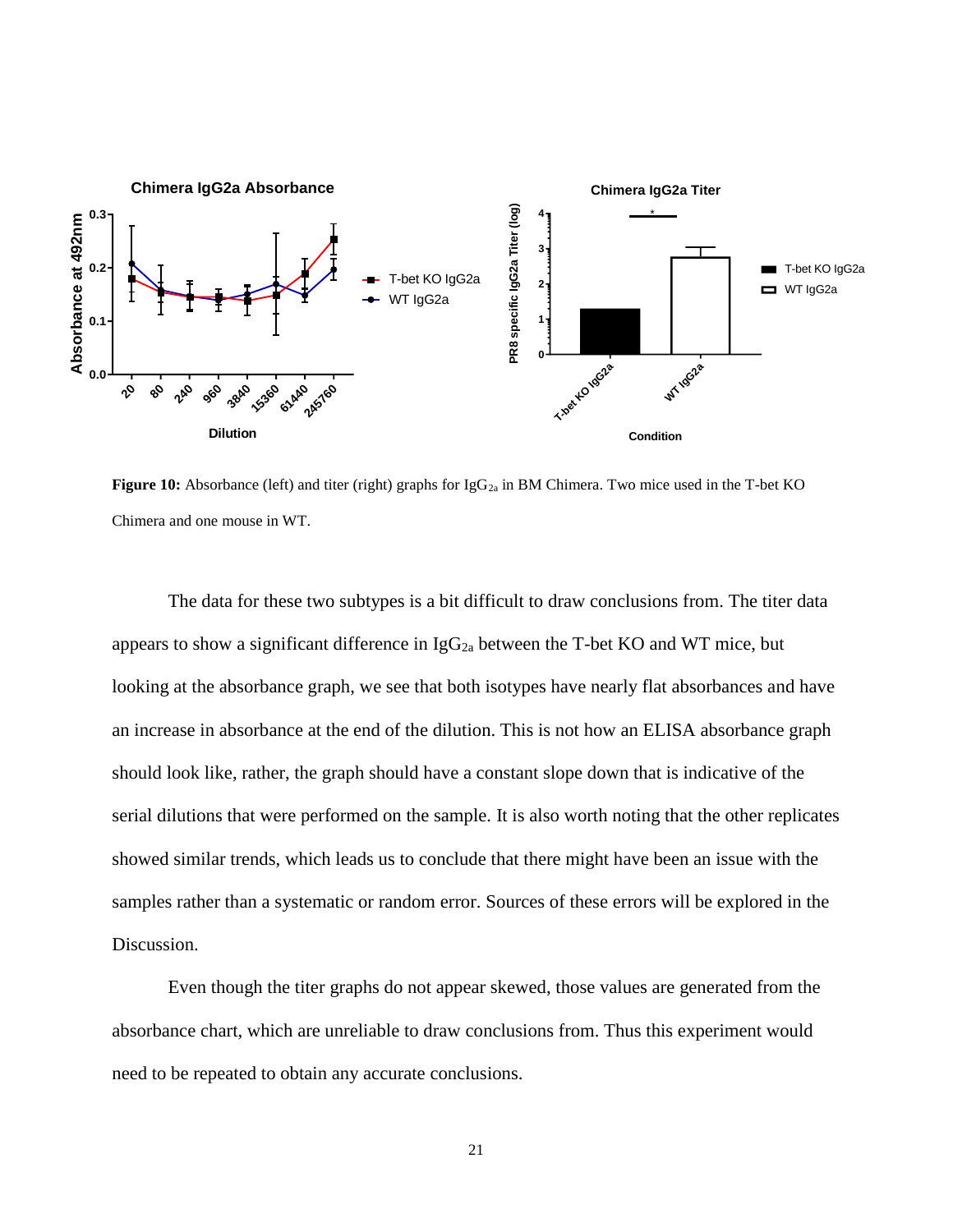# **DISCUSSION**

T-bet is a transcription factor that plays a role in both innate and adaptive immunity, in addition to being a master regulator of type 1 immunity. T-bet has been shown to affect the class switching of antibodies, to  $IgG_{2a}$  specifically, which is important in the setting of IAV as these flu specific antibodies are what help the immune system mount a strong and successful immune response against IAV. In exploring the impact of T-bet on the production of antibody isotypes in a mouse model of IAV, we discovered that the levels of  $IgG_{2a}$  were indeed significantly lower in the T-bet KO versus the WT, which concurs with literature. Also interesting is that the levels of total IgG and IgG<sub>1</sub> are very nearly the same between the T-bet KO and WT groups. This means that although the T-bet KO mice might be deficient in the  $IgG_{2a}$  isotype, they are not deficient in the total amount of IgG. This leads to the question of which antibody isotype is making up for the deficiency in  $I_{\alpha}G_{2a}$ , and the answer is not  $I_{\alpha}G_1$ , because those levels are also the same between both groups, the answer might be within another isotype of IgG not explored in this study, such as  $I_gG_3$  or  $I_gG_{2b}$ , and can be the focus of future research: exploring what antibody isotype is higher in T-bet KO and whether it is that isotype that T-bet switches to  $I_{\text{g}}G_{2a}$  or whether it is another factor that compensates in the absence of T-bet.

Another important finding of this study is that the heterosubtypic challenge was successful in that it produced a stronger immune response than the primary infection state, but also showed the same trends in antibody levels in the T-bet KO mice. In all the experiments and replicates, the Day 45 pre-heterosubtypic challenge mice showed similar absorbances and titers to that of the Day 6 and Day 14 post-heterosubtypic challenge mice.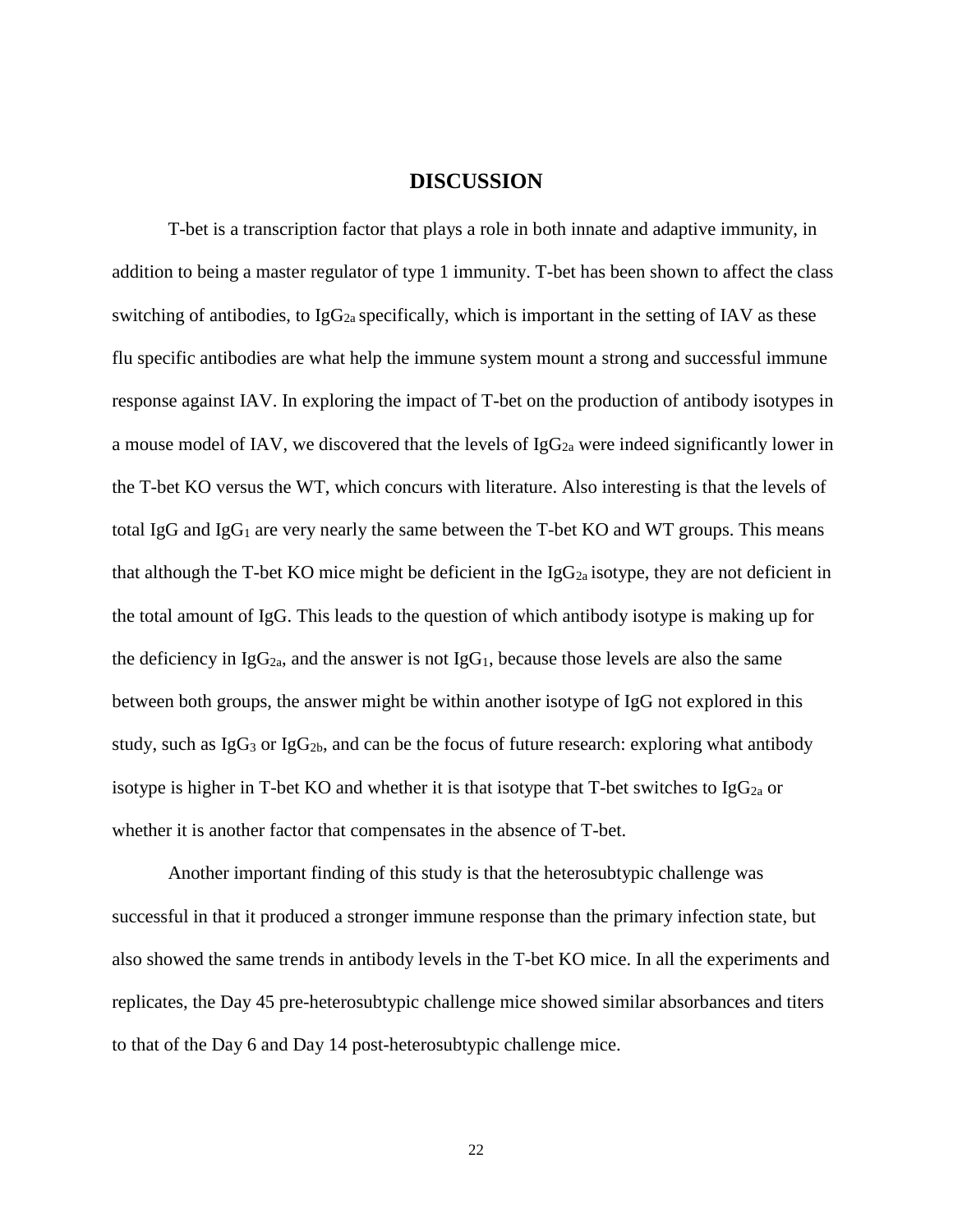The experiment from exploring the possible differences in the expression of T-bet did not turn out as well as we had hoped. The absorbance graphs appeared to be flat, indicating that the ELISA was not performed properly. This error might be due to the samples themselves, however there are multiple points in the protocol where an error could have been made. For example, the dilution may have not been made properly, or there could have been a mistake made when transferring from the dilution plate to the ELISA plate. There also may have been an issue with the reagents, in that they were left out too long before performing the assay. Another possible source of error could be that the plates were allowed to develop for too long, so the differences between the dilutions were lost. Thus, this experiment should be repeated taking the abovementioned sources of error into consideration. The future experiment should also explore the other side of T-bet dependence by eliminating T-bet in all B cells and making expression of T-bet in T cells the independent variable.

Regarding the assay used for this study, the ELISA has multiple pros and cons. The ELISA does offer a high degree of specificity and sensitivity. However, the ELISA is limited in that it is dependent on the amount of antibody and the interactions that form between them. If there is a small amount of antibody or the proteins dry up, the results will be flawed. Another issue comes from the dilutions made, if the dilution was too wide, the actual endpoint might fall between two dilutions and thus give a false number for the endpoint. Another potential source of error seen with this experiment was an increase in absorbance at the end of the plate where the dilution was the highest. This was a consistent error in the ELISA data, but it does not severely impact the data, as the endpoint titer was often achieved before the absorbance values began to increase.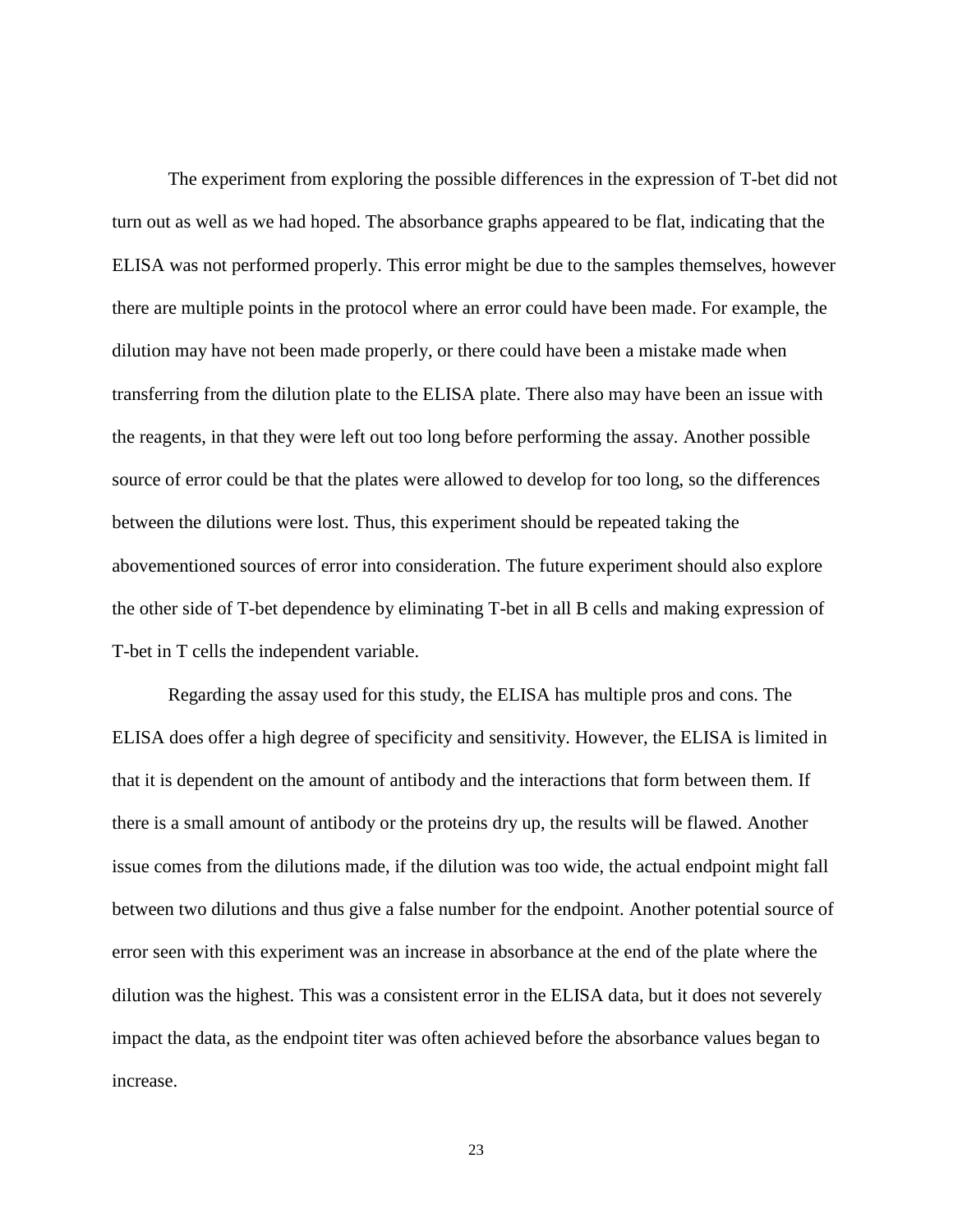This study was meant to serve as an introduction to T-bet and an immune response against IAV. This study demonstrated that T-bet does impact the levels of  $IgG_{2a}$  but there was no clear conclusion of where the expression of T-bet is most significant in the antibody response against IAV. Pairing this information with the literature that asserts that Ig $G_{2a}$  is important for protection against IAV [12], in the context of vaccination, this means we should be exploring vaccines that illicit a greater production of  $IgG_{2a}$ , and T-bet could be a vector to achieve this. Now that we understand the role T-bet plays with antibody production in an IAV setting, future studies should explore how manipulating expression of T-bet can increase the amount of class switching to  $I_{g}G_{2a}$ . This would allow us to produce a more effective vaccine against IAV. These findings are not limited to IAV however, if we understand what antibody subtypes offer the most protection against a pathogen, cancer, or even autoimmune disease, the subtypes can be manipulated through T-bet, or another transcription factor, to help the body mount the most effective and protective response possible.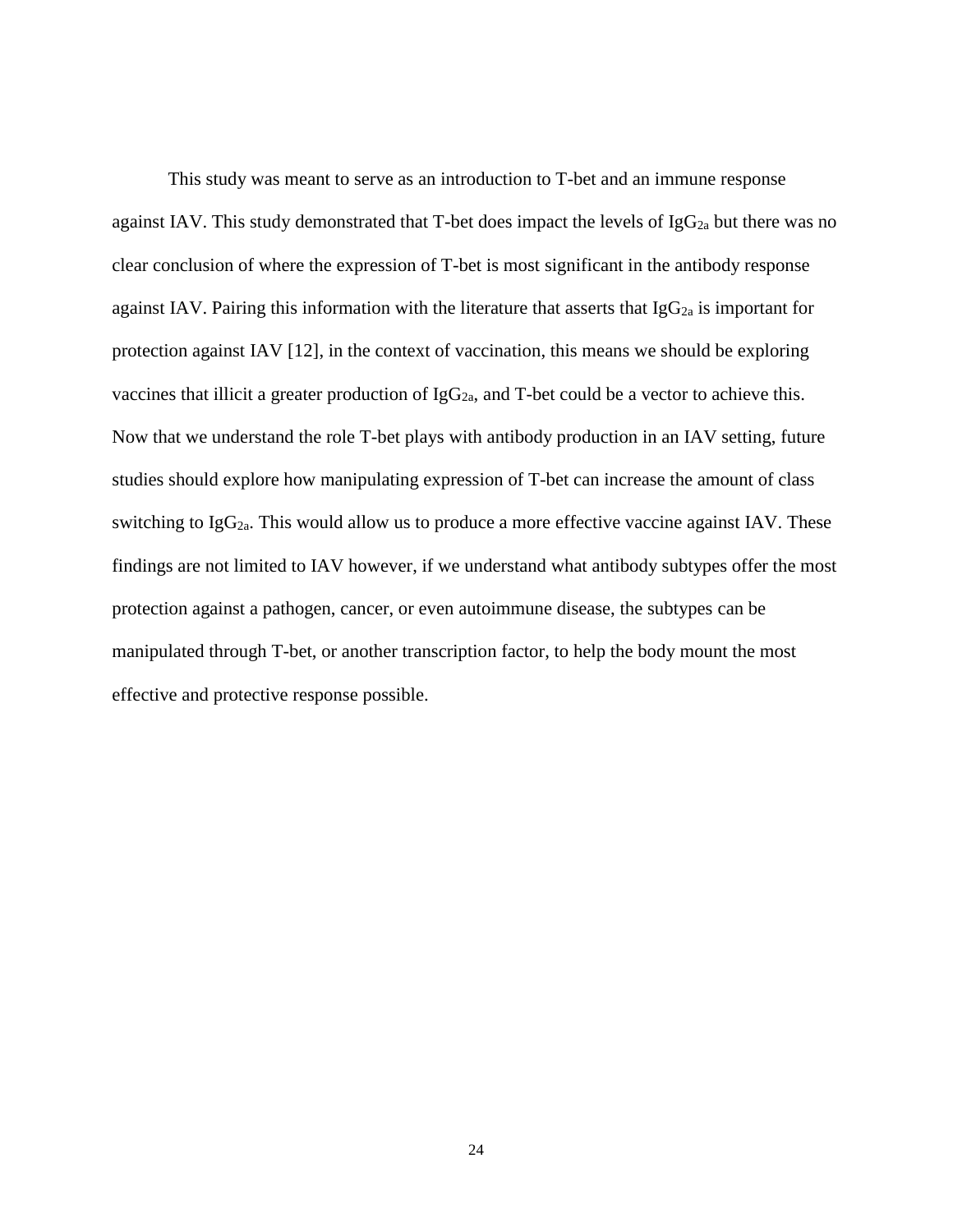# **REFERENCES**

- 1. Hay, A.J., et al., The evolution of human influenza viruses. Philosophical transactions of the Royal Society of London. Series B, Biological sciences, 2001. 356(1416): p. 1861- 1870.
- 2. Zimmerman, R.K., et al., 2014-2015 Influenza Vaccine Effectiveness in the United States by Vaccine Type. Clinical infectious diseases : an official publication of the Infectious Diseases Society of America, 2016. 63(12): p. 1564-1573.
- 3. Jackson, M.L., et al., Influenza Vaccine Effectiveness in the United States during the 2015-2016 Season. The New England journal of medicine, 2017. 377(6): p. 534-543.
- 4. Flannery B, Chung JR, Belongia EA, et al. Interim Estimates of 2017–18 Seasonal Influenza Vaccine Effectiveness — United States, February 2018. MMWR Morb Mortal Wkly Rep 2018: p. 180–185.
- 5. Yang, C.-F., G. Kemble, and C. Liu, Influenza hemagglutinin and neuraminidase variants. 2009, Google Patents.
- 6. Peng, S.L., S.J. Szabo, and L.H. Glimcher, T-bet regulates IgG class switching and pathogenic autoantibody production. Proceedings of the National Academy of Sciences of the United States of America, 2002. 99(8): p. 5545-5550.
- 7. Rostamian, M., et al., Lower levels of IgG1 in comparison with IgG2a are associated with protective immunity against Leishmania tropica infection in BALB/c mice. Journal of Microbiology, Immunology and Infection, 2017. 50(2): p. 160-166.
- 8. Hamilton, D H, and P A Bretscher. "Different Immune Correlates Associated with Tumor Progression and Regression: Implications for Prevention and Treatment of Cancer." *Current Neurology and Neuroscience Reports.*, U.S. National Library of Medicine, 2008. 36(7): p 65-69.
- 9. Huber, V.C., et al., Distinct contributions of vaccine-induced immunoglobulin G1 (IgG1) and IgG2a antibodies to protective immunity against influenza. Clinical and vaccine immunology : CVI, 2006. 13(9): p. 981-990.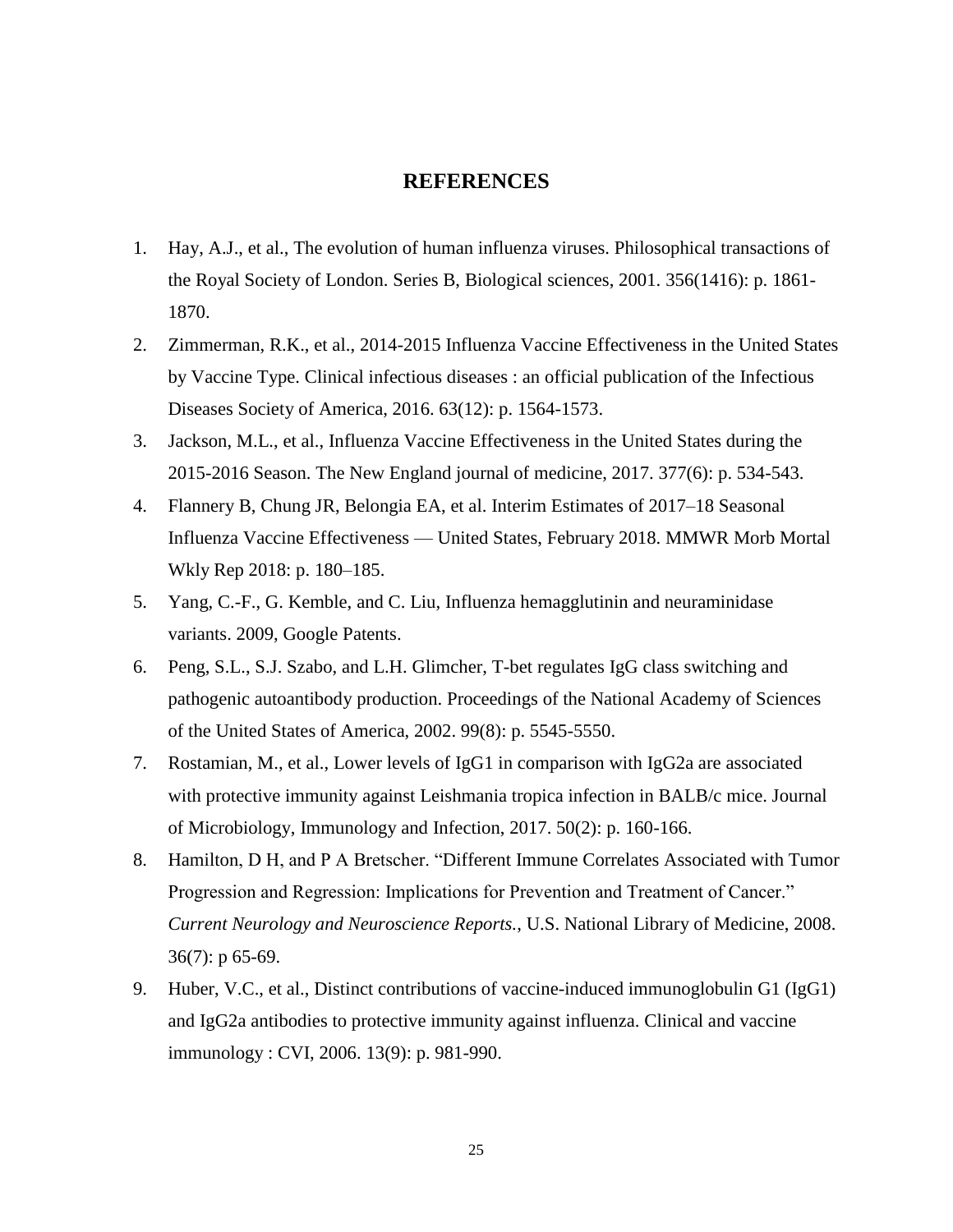- 10. Cruse, [J.M., and Lewis, R.E. \(2010\). Atlas of immunology \(Boca Raton, FL: CRC](http://books.google.co.uk/books/about/Atlas_of_Immunology_Third_Edition.html?id=kNI5Lk2z37sC&redir_esc=y)  [Press/Taylor & Francis\).](http://books.google.co.uk/books/about/Atlas_of_Immunology_Third_Edition.html?id=kNI5Lk2z37sC&redir_esc=y)
- 11. Luckheeram, R.V., et al., CD4+T cells: differentiation and functions. Clinical  $\&$ developmental immunology, 2012. 2012: p. 925135-925135.
- 12. Annunziato, F., C. Romagnani, and S. Romagnani, The 3 major types of innate and adaptive cell-mediated effector immunity. Journal of Allergy and Clinical Immunology, 2015. 135(3): p. 626-635.
- 13. Vidarsson, G., G. Dekkers, and T. Rispens, IgG subclasses and allotypes: from structure to effector functions. Frontiers in immunology, 2014. 5: p. 520-520.
- 14. Crotty, S., A brief history of T cell help to B cells. Nature reviews. Immunology, 2015. 15(3): p. 185-189.
- 15. Spellberg, B. and J.J.E. Edwards, Type 1/Type 2 Immunity in Infectious Diseases. Clinical Infectious Diseases, 2001. 32(1): p. 76-102.
- 16. Jenner, R.G., et al., The transcription factors T-bet and GATA-3 control alternative pathways of T-cell differentiation through a shared set of target genes. Proceedings of the National Academy of Sciences of the United States of America, 2009. 106(42): p. 17876- 17881.
- 17. Dong, C., TH17 cells in development: an updated view of their molecular identity and genetic programming. Nature Reviews Immunology, 2008. 8: p. 337.
- 18. Powell, N., et al., The transcription factor T-bet regulates intestinal inflammation mediated by interleukin-7 receptor+ innate lymphoid cells. Immunity, 2012. 37(4): p. 674-684.
- 19. Rao, R.R., et al., Transcription factor Foxo1 represses T-bet-mediated effector functions and promotes memory CD8(+) T cell differentiation. Immunity, 2012. 36(3): p. 374-387.
- 20. Rao, R.R., et al., The mTOR kinase determines effector versus memory CD8+ T cell fate by regulating the expression of transcription factors T-bet and Eomesodermin. Immunity, 2010. 32(1): p. 67-78.
- 21. Wang, N.S., et al., Divergent transcriptional programming of class-specific B cell memory by T-bet and RORα. Nature immunology, 2012. 13(6): p. 604-611.